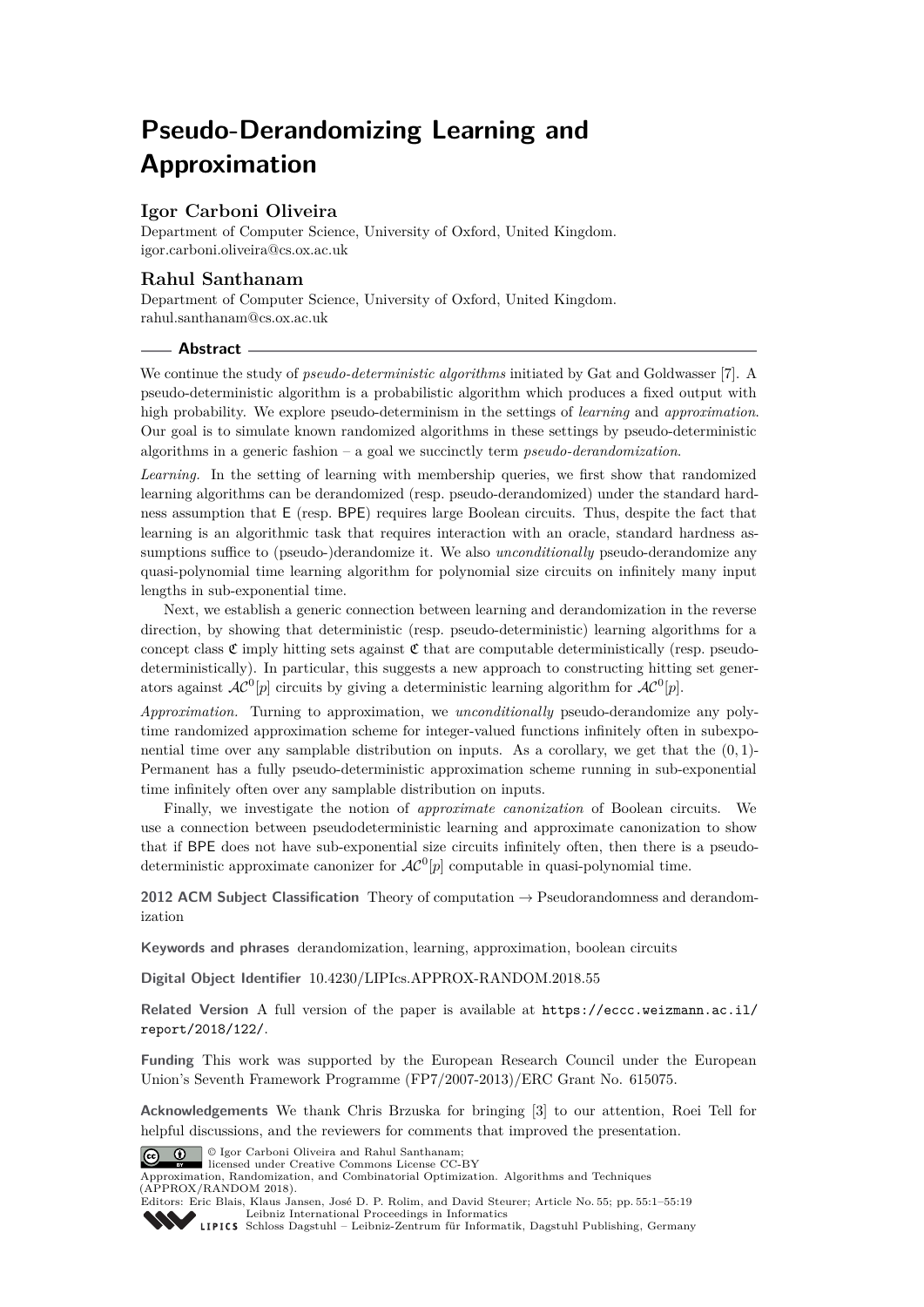# **1 Introduction**

## **1.1 Context and Motivation**

Randomness is a powerful algorithmic resource, used widely in tasks such as cryptography, distributed computing, learning, sampling and approximation. Although it often makes algorithmic tasks more efficient, randomness comes with issues. It introduces *uncertainty* – running a randomized algorithm multiple times, we cannot always expect to get the same answer. Moreover, randomized algorithms assume access to a source of independent and unbiased random bits, and this assumption is not always justified in the physical world.

Ideally, we would like to perform any efficient randomized task almost as efficiently without using randomness at all, or while using as little randomness as possible. This is the goal of *derandomization*, which has been widely studied in complexity theory. While generic derandomization is possible in many settings under widely believed circuit lower bound hypotheses, it also *implies* circuit lower bounds that are believed to be hard to establish (cf. [\[17,](#page-12-2) [21,](#page-13-0) [37\]](#page-13-1)). Thus, while many specific randomized tasks can be derandomized, provable generic derandomization seems out of reach with our current state of knowledge.

A few years ago, Gat and Goldwasser [\[7\]](#page-12-0) introduced the notion of *pseudo-deterministic algorithms*, motivated by applications in cryptography and distributed computing. A pseudodeterministic algorithm is one that, on a given input, produces a fixed output with very high probability. Thus, a pseudo-deterministic algorithm is one that *looks* deterministic to an outside observer who is computationally bounded – even if such an observer were to run the algorithm multiple times, she is likely to always get the same answer.

Pseudo-deterministic algorithms have a very desirable feature possessed by deterministic algorithms, viz. little to no uncertainty in the output. Thus it is of interest to convert randomized algorithms to equivalent pseudo-deterministic ones – we term such a conversion "pseudo-derandomization".

There are several interesting examples of pseudo-derandomization known, including finding primitive roots [\[13\]](#page-12-3) and quadratic non-residues (cf. [\[7\]](#page-12-0)) in prime fields, finding variable settings for polynomial identity testing [\[7\]](#page-12-0), and finding perfect matchings in bipartite graphs in parallel [\[9\]](#page-12-4). These pseudo-derandomization results exploit specific properties of the known randomized algorithms for these problems. The authors introduced a generic pseudoderandomization approach for search problems in [\[29\]](#page-13-2), and used it to give a sub-exponential pseudo-deterministic construction of primes infinitely often. This generic approach has been explored further by [\[16\]](#page-12-5) and [\[10\]](#page-12-6).

One limitation of the generic approach of [\[29\]](#page-13-2) is that it seems to work only for *search problems* whose underlying relation is decidable in P or in BPP. In particular, the approach requires the ability to test in P or in BPP whether a given sequence of random choices made by a randomized algorithm is "good" or not. There are several important settings of randomized tasks where such a test is not available. We consider two such settings in this paper: *learning* and *approximation*.

# **1.2 Pseudoderandomization and learning**

Our learning model is that of learning with membership queries, where the accuracy of the output hypothesis is measured with respect to the uniform distribution. A pseudodeterministic learning algorithm in this model is a randomized algorithm that, when given access to a predetermined oracle, makes a fixed set of queries and outputs a fixed output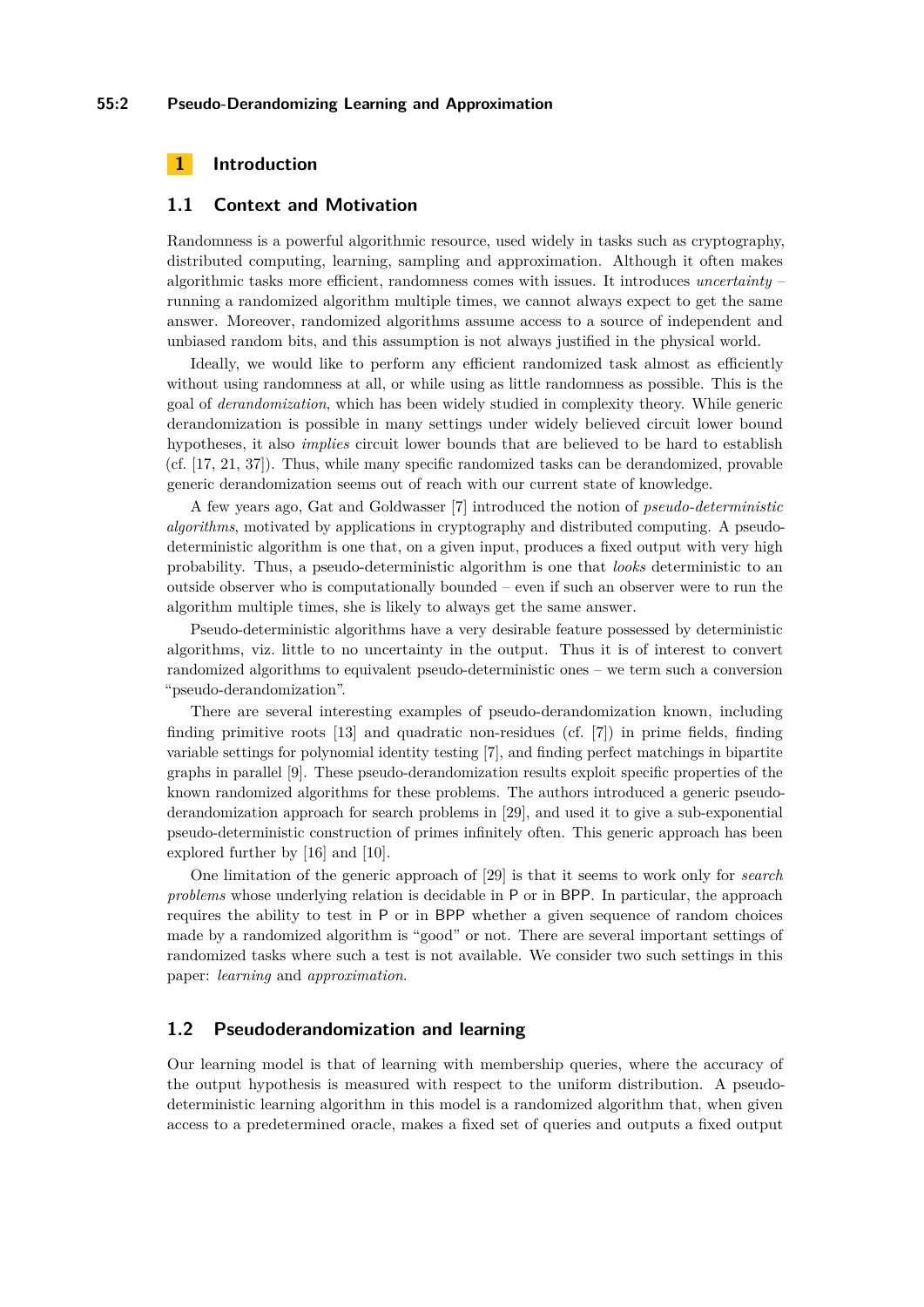hypothesis with high probability.<sup>[1](#page-2-0)</sup> (The pseudo-deterministic learning model is formalized in the natural way in Section [A.2.](#page-15-0))

This setting falls outside the "search problem" paradigm for a couple of different reasons: first, the algorithmic task is not self-contained but requires interaction with an oracle, and second, the test of whether an output hypothesis is good is not precise but approximate, and again requires interaction with the oracle.[2](#page-2-1)

Pseudo-determinism is naturally a desirable property for learning algorithms. Indeed, consider a setting where Alice and Bob run the same learning program independently on the same data but wish to co-ordinate their predictions. Pseudo-determinism of the learning algorithm enables them to co-ordinate their predictions perfectly with high probability. In an alternative scenario, suppose Alice runs the learning algorithm to generate a hypothesis, and the hypothesis gets corrupted. Alice can recover the original hypothesis with high probability just by running the learning algorithm again.

The main question we ask is: can learning algorithms be derandomized or at least pseudo-derandomized in a generic fashion? Our first result is the observation that standard pseudo-random generators suffice to derandomize learning. This is somewhat surprising because standard pseudo-random generators are designed for self-contained algorithmic tasks, while learning requires interaction with an unknown oracle.

Recall that we consider randomized algorithms that learn under the uniform distribution and have membership-query access to the unknown function.

# <span id="page-2-2"></span>▶ Theorem 1 (Conditional derandomization and pseudo-derandomization of learning).

*Let*  $\mathfrak{C} \subseteq \mathsf{P/poly}$  *be an arbitrary circuit class, and suppose*  $\mathfrak{C}(s(n))$  *can be learned to any constant accuracy by a randomized algorithm running in time*  $t(n) \geq n$ *.* 

- *If*  $E = DTIME[2^{O(n)}]$  *requires circuits of size*  $2^{\Omega(n)}$  *on all large input lengths, then there exists a constant*  $c > 1$  *such that*  $\mathfrak{C}$  *can be deterministically learned to any constant accuracy in time at most*  $O(t(n)^c)$ *.*
- If  $BPE = BPTIME[2^{O(n)}]$  *requires circuits of size*  $2^{\Omega(n)}$  *on all large input lengths, then there exists a constant*  $c > 1$  *such that*  $\mathfrak{C}(s)$  *can be pseudo-deterministically learned to* any constant accuracy in time at most  $O(t(n)^c)$ .

The proof of conditional derandomization in Theorem [1](#page-2-2) works as follows. Under the assumption that E requires exponential-size Boolean circuits almost everywhere, it is a standard consequence from [\[26,](#page-13-3) [18,](#page-13-4) [34\]](#page-13-5) that there is a pseudo-random generator *G* computable in time poly $(t(n))$  with seed length  $O(\log(t(n))$  secure against circuits of size  $t(n)^3$ . We simulate the randomized learning algorithm using each output of the generator *G* as random sequence in turn to obtain hypothesis circuits  $D_1 \ldots D_{\text{poly}(t(n))}$ , and then output the majority of these circuits as our hypothesis. To argue that this works, we show that if the simulation fails to output a correct hypothesis, there is a distinguisher for the PRG *G*, contrary to our assumption. The key idea is that a distinguisher can be constructed in  $t(n)^3$  size by replacing the oracle in the simulation of the learning algorithm by a circuit from the class  $\mathfrak C$  for which the simulation fails. The proof of conditional pseudo-derandomization works similarly, but we need to use an additional idea from [\[29\]](#page-13-2). Details are in Section [2.](#page-6-0)[3](#page-2-3)

<span id="page-2-0"></span><sup>1</sup> We stress that we allow adaptive learning algorithms, and that the "canonical" set of inputs queried by the learner can depend on the target function. We do not require the order of the queries to be fixed.

<span id="page-2-1"></span><sup>&</sup>lt;sup>2</sup> Also observe that the usual way of testing a learning hypothesis by drawing a set of random examples is not pseudo-deterministic.

<span id="page-2-3"></span><sup>3</sup> For simplicity, we have restricted the statement of Theorem [1](#page-2-2) to constant-accuracy learners. As explained in Section [2,](#page-6-0) from a randomized *ε*-accuracy learner one can get a deterministic  $O(\varepsilon)$ -accuracy learner by using sufficiently strong generators (see Lemma [6\)](#page-6-1).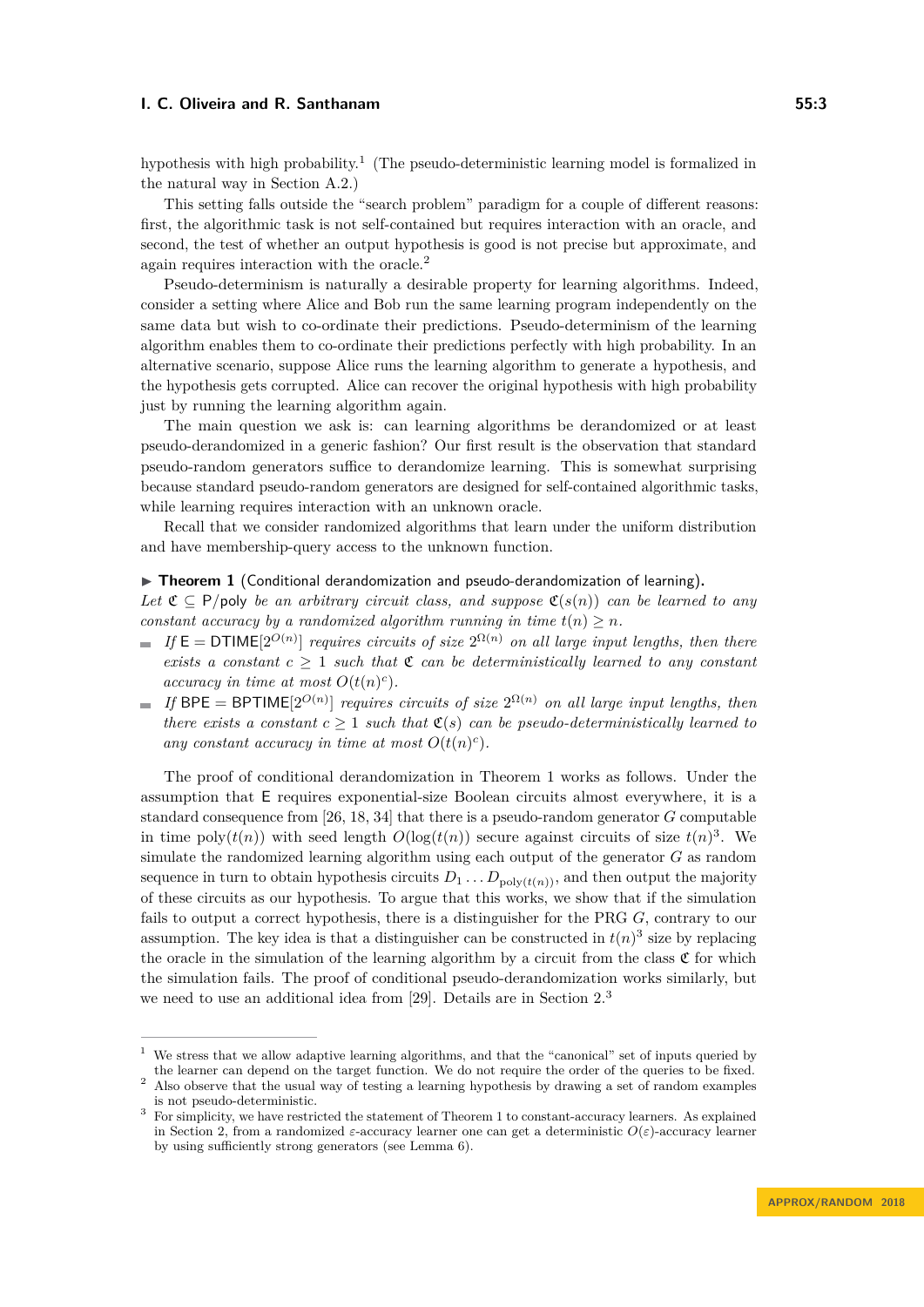## **55:4 Pseudo-Derandomizing Learning and Approximation**

We get some interesting corollaries from Theorem [1.](#page-2-2) Under standard hardness assumptions, both Jackson's polynomial-time learning algorithm for DNFs with membership queries [\[19\]](#page-13-6) and the recent algorithm of [\[4\]](#page-12-7) for  $AC^0[p]$  can be derandomized. Note that the randomized learner of [\[24\]](#page-13-7) for  $AC^0$  has already been derandomized unconditionally by Sitharam [\[32\]](#page-13-8).<sup>[4](#page-3-0)</sup> Sitharam's deterministic learner exploits specific properties of  $AC^0$  circuits, while we are interested here in generic methods to derandomize and pseudo-derandomize learning algorithms.

Theorem [1](#page-2-2) is conditional, but it can be used to establish an *unconditional* result for pseudo-derandomizing learning. This is in contrast to generic derandomization, which can only be done conditionally given our current knowledge of circuit lower bounds.

## <span id="page-3-1"></span>▶ Theorem 2 (Unconditional pseudo-derandomization of learning).

*If* P*/*poly *can be learned to any constant accuracy by a randomized algorithm running in quasi-polynomial time, then for each γ >* 0*,* P*/*poly *can be pseudo-deterministically learned to any constant accuracy in time*  $O(2^{n^{\gamma}})$  *for infinitely many input lengths n.* 

The proof of Theorem [2](#page-3-1) proceeds in two steps. In the first step, we use a result of [\[28\]](#page-13-9) to get circuit lower bounds for BPE from a non-trivial randomized learning for P*/*poly. In the second step, we apply a variant of Theorem [1](#page-2-2) to derive an infinitely-often subexponential-time pseudo-deterministic learner using the circuit lower bounds for BPE.

The assumption in Theorem [2](#page-3-1) is very strong; indeed, under standard cryptographic assumptions, P*/*poly does not have non-trivial learning algorithms. However, the proof technique of Theorem [2](#page-3-1) works in the more general setting of *self-learners*, where a self-learner is a learning algorithm for a circuit class  $\mathfrak C$  that produces a hypothesis in  $\mathfrak C$  and moreover can itself be implemented in  $\mathfrak{C}$ . Theorem [2](#page-3-1) is just the cleanest instantiation of this proof technique, since any learner for P*/*poly is automatically a self-learner. (Self-learning is a phenomenon that might be of independent interest, and we refer to Section [3](#page-9-0) for further discussion of this concept.) The more general version of Theorem [2](#page-3-1) presented in Section [3](#page-9-0) shows that the same result holds for any self-learnable class that contains  $TC^0$  and is closed under composition. (For the interested reader, we mention that threshold gates are necessary to perform hardness amplification, a technical ingredient in our proof.)

Theorem [1](#page-2-2) applies pseudo-random generators to the setting of learning. Our next result goes in the opposite direction, showing that derandomizing or pseudo-derandomizing learning algorithms has interesting consequences in the theory of pseudo-randomness. We say that a circuit is *γ*-*dense* if it accepts at least a *γ*-fraction of strings in  $\{0,1\}^n$ .

## <span id="page-3-2"></span>▶ Theorem 3 (Hitting sets from deterministic and pseudo-deterministic learning).

*Let*  $\mathfrak{C} = \{ \mathcal{C}_n \}$  *be an arbitrary circuit class, and assume that for every*  $\varepsilon > 0$ ,  $\mathfrak{C}$ *-circuits of size*  $s(n)$  *can be deterministically learned to accuracy*  $\varepsilon$  *in time*  $T(n) \geq n$ *.* 

*Then, for every*  $\gamma > 0$ *, there exists a hitting set generator*  $G_n$ :  $\{0,1\}^{\log T(n)} \to \{0,1\}^n$ *computable in time*  $O(T(n))$  *against the class of*  $\gamma$ *-dense circuits in*  $C_n(s(n))$ *. Similarly, if*  $\mathfrak C$ *is pseudodeterministically learnable, there exist pseudodeterministic hitting set generators against*  $C_n(s(n))$  *with the same parameters.* 

The proof of Theorem [3](#page-3-2) is along the lines of the argument used to prove that a deterministic black-box PIT algorithm implies a hitting set. Suppose that there exists a deterministic learner. We run the deterministic learner with oracle the identically zero function, and output the set of queries it makes as our candidate hitting set. If the set of queries is not a hitting

<span id="page-3-0"></span><sup>4</sup> See also [\[33\]](#page-13-10) for related results in the context of learnability using a linear combination of parity functions.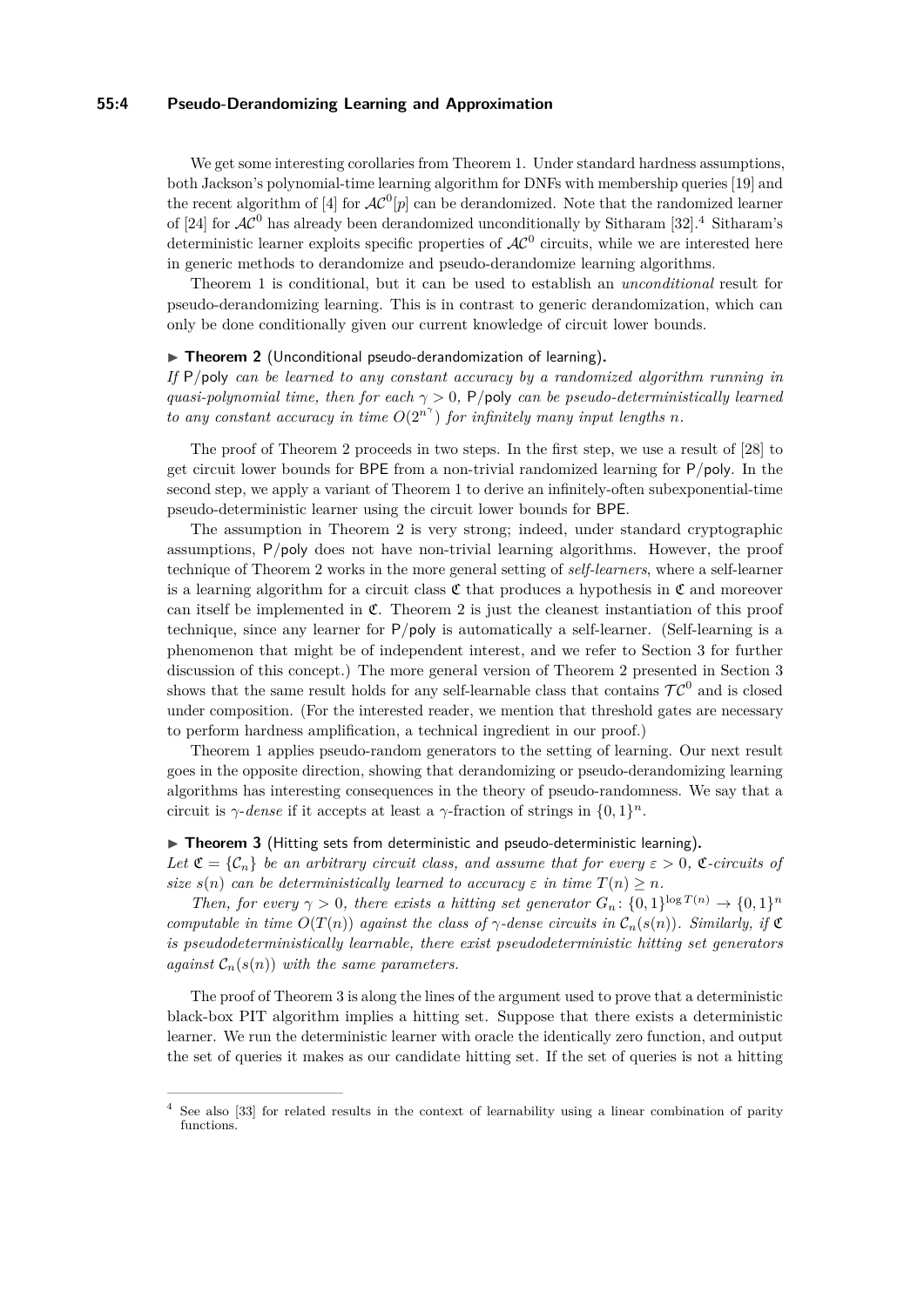set, then there must be a somewhat dense function  $f$  computable in  $\mathfrak C$  for which all the queries answer 0, just as they do for the identically zero function. But by the correctness of the learning algorithm, this would mean that *f* can be well-approximated by the identically zero function, which contradicts the assumption that it is somewhat dense. The consequence for pseudo-deterministic learners is shown by appropriately adapting this argument.

An interesting application of Theorem [3](#page-3-2) is to the question of whether small hitting sets exist for  $AC^0[p]$  circuits. Despite much effort, no hitting sets even of sub-exponential size are known for such circuits (we refer to [\[5\]](#page-12-8) for related results and discussion). Theorem [3](#page-3-2) suggests an approach to this question via learning. Carmosino et al. [\[4\]](#page-12-7) recently gave a quasi-polynomial time randomized learning algorithm for  $AC^0[p]$  – if this algorithm could be made deterministic, we would immediately get quasi-polynomial size hitting sets for  $AC^0[p]$  in quasi-polynomial time! In particular, that would imply that randomized poly-size  $AC<sup>0</sup>[p]$  circuits with one-sided error can be simulated by deterministic quasi-poly size circuits. Even a pseudo-derandomization of the [\[4\]](#page-12-7) algorithm would be interesting, as this would give somewhat efficient pseudo-deterministic hitting sets against  $\mathcal{AC}^0[p]$ , which is also unknown.

Theorem [3](#page-3-2) also has consequences for non-uniform circuit lower bounds that can be derived from learning algorithms. It is known that *non-trivial* learning algorithms (i.e., those running in time  $2^n/n^{\omega(1)}$  for a circuit class  $\mathfrak C$  yield lower bounds against  $\mathfrak C$  (cf. [\[23,](#page-13-11) [28,](#page-13-9) [6,](#page-12-9) [15,](#page-12-10) [36\]](#page-13-12)). However, different algorithms provide different types of lower bounds. For a deterministic learner, one obtains a function in E that is hard almost everywhere [\[23\]](#page-13-11), while for randomized learners, the hard function lives in BPE and is only hard infinitely often [\[28\]](#page-13-9). Interestingly, it is possible to use Theorem [3](#page-3-2) to get something stronger from non-trivial *pseudo-deterministic* (randomized) learning algorithms: they can be used to define a function in BPE that is hard almost-everywhere for C.

# **1.3 Pseudoderandomization and approximation**

We next turn our attention to a different setting, the setting of *approximation*. We are interested in integer-valued functions, i.e., functions from strings to non-negative integers, that have efficient randomized approximation schemes. The question is whether the existence of a good randomized approximation scheme generically implies the existence of a somewhat efficient pseudo-deterministic approximation scheme. (Pseudo-deterministic approximation schemes are formalized in the natural way in Section [A.3.](#page-16-0))

Note that this setting too does not conform to the "search problem" paradigm. Given a value  $w$ , it might be hard to test if the value is close to the correct value, since the correct value might be very hard to compute. Indeed, in our results, we make no assumptions about the complexity of exact computation of the integer-valued function.

Our main result here is a generic pseudo-derandomization of randomized approximation schemes; however, this pseudo-derandomization is only guaranteed to work on infinitely many input lengths with high probability over any poly-time samplable distribution of inputs.

<span id="page-4-0"></span>**Figure 1** Theorem 4 (Unconditional pseudo-derandomization of approximation). Let  $f: \{0,1\}^* \to \mathbb{N}$ *be any function with a polynomial-time randomized approximation scheme. Then for each polynomial-time samplable sequence*  $\mathfrak{D}$  *of distributions and for each constant*  $\delta > 0$ , *f has a pseudo-deterministic approximation scheme for infinitely many n over* D *running in time*  $O(2^{n^{\delta}}).$ 

The main idea in the proof of Theorem [4](#page-4-0) is to exploit the uniform hardness-randomness tradeoffs used in the generic pseudo-derandomization results of [\[29\]](#page-13-2), but adapted to this new setting. The crucial point is: how do we test efficiently that a value  $w$  is a good approximation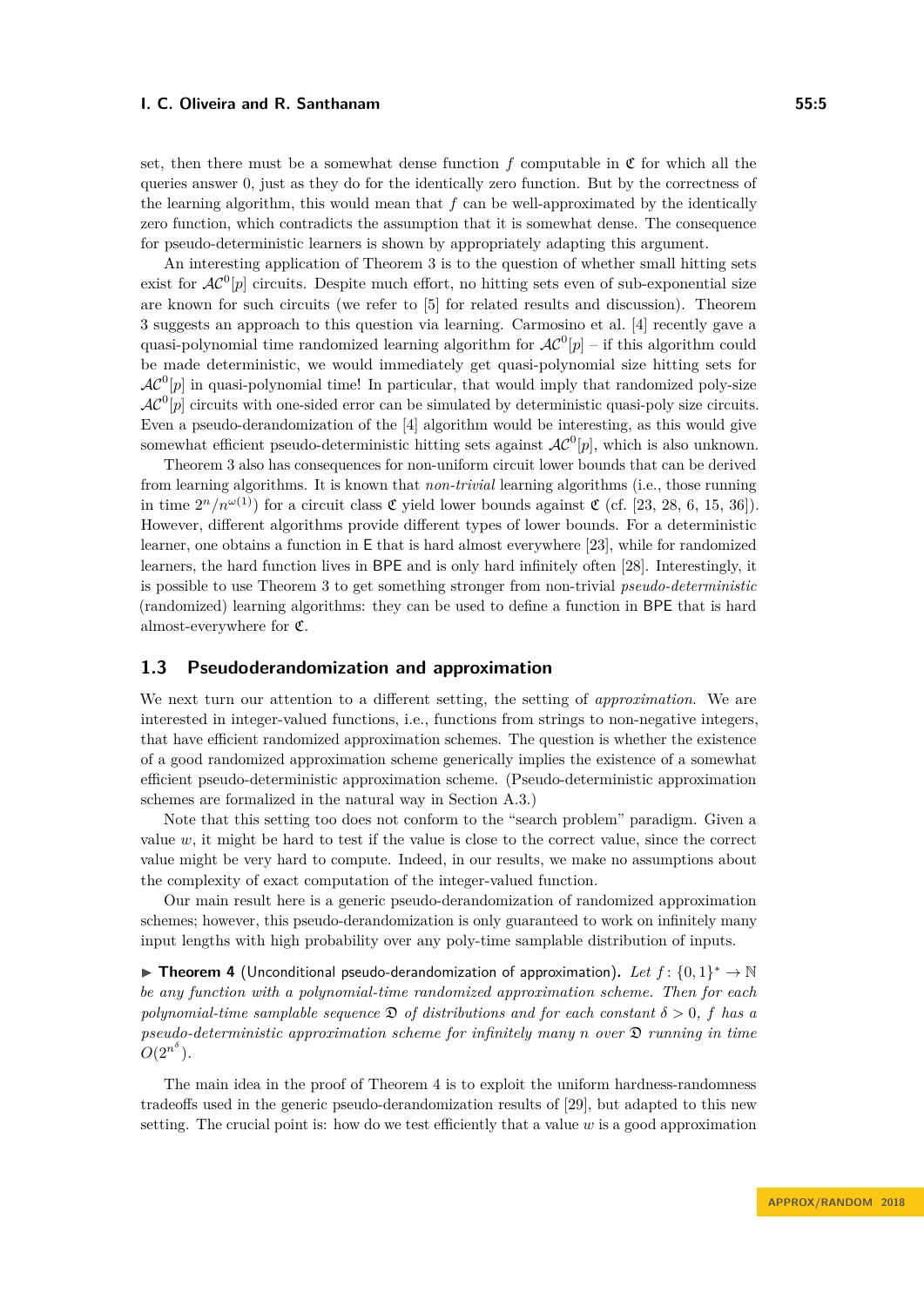## **55:6 Pseudo-Derandomizing Learning and Approximation**

to the correct value? We test this simply by running the randomized approximation scheme to produce a value  $w'$  and checking if  $w$  is close to  $w'$ . This is not a deterministic polynomialtime test or indeed a bounded-error probabilistic polynomial-time test; however, we can show that it is good enough for our purposes.

As a corollary of this result and [\[20\]](#page-13-13), we get unconditionally that the (0*,* 1)-Permanent has a pseudo-deterministic approximation scheme running in sub-exponential time on infinitely many input lengths over any poly-time samplable distribution on inputs.

Finally, we consider a notion of *approximate canonization* of circuits. Canonization is a natural notion for an equivalence relation, where for each element of the set we compute a representative member of its equivalence class. Needless to say, canonization and canonical forms are fundamental notions with a variety of applications both in mathematics and computer science. We are interested in the natural equivalence relation between circuits: two circuits are equivalent if they compute the same function.

It is not hard to prove that efficient canonization is impossible for even weak circuit classes such as DNFs, under standard complexity assumptions. Therefore we *relax* the notion of canonization. We still require the output of the canonizer to be the same for any two equivalent circuits, but this output need not be a circuit equivalent to the original circuit, instead it is allowed to be *close* to the original circuit over the uniform distribution on inputs.[5](#page-5-0)

Inspired by an observation in [\[1\]](#page-12-11), we show that efficient deterministic (resp. pseudodeterministic) learning implies efficient deterministic (resp. pseudo-deterministic) approximate canonization. (We refer to Section [A.3](#page-16-0) for a precise definition of approximate canonization.) Using Theorem [1](#page-2-2) and the learning algorithm in [\[4\]](#page-12-7), we get quasi-polynomial time pseudodeterministic approximate canonization for  $AC^0[p]$  circuits under a standard circuit lower bound assumption for BPE.

# **Fheorem 5** (Approximate canonization for  $AC^0[p]$ , Informal).

Let  $p \geq 2$  be a fixed prime. If BPE requires circuits of size  $2^{n^{\Omega(1)}}$  almost everywhere, then  $\mathcal{AC}^0[p]$  *circuits can be approximately canonized in pseudo-deterministic quasi-polynomial time.*

We leave as an open problem obtaining an unconditional version of this theorem. Another interesting research direction is the investigation of connections between approximate canonization and other meta-computational problems. In this sense, we mention that [\[3\]](#page-12-1) provides evidence that expressive circuit classes do not admit approximate canonization. (In fact, even more relaxed notions of approximate canonization are conditionally ruled out by the results from [\[3\]](#page-12-1), and we refer to their work for further details.)

# **1.4 Organization**

We formally define our models and state some auxiliary results and definitions in Appendix [A.](#page-14-0) Due to page constraints, the remaining of the paper discusses pseudo-deterministic learning only. Section [2](#page-6-0) contains the proof of Theorem [1](#page-2-2) and related results. A more general form of Theorem [2](#page-3-1) is established in Section [3.](#page-9-0) For the proof of the other results and additional discussion, we refer to the full version of our paper.

<span id="page-5-0"></span><sup>5</sup> A form of approximate obfuscation is also investigated in [\[1\]](#page-12-11), but their definition requires a much stronger correctness guarantee.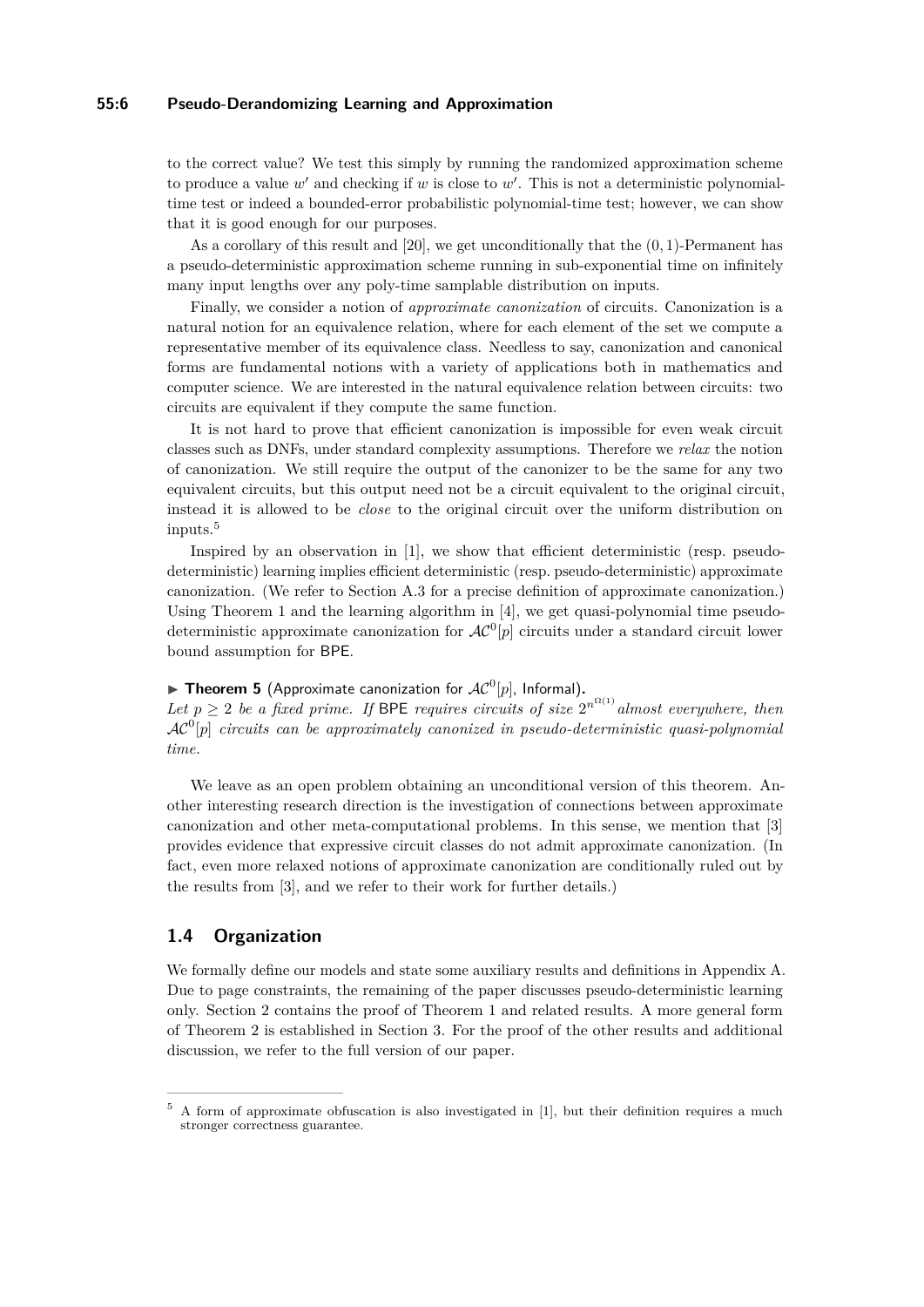# **Algorithm A**

Input:  $1^n$  and oracle access to an unknown function  $f \in \mathcal{C}_d(s(n))$ .

- **1.** Computes a multi-set  $S_m \stackrel{\text{def}}{=} \{G_m(a) \mid a \in \{0,1\}^{\ell(m)}\}$  of *m*-bit strings (with multiplicities), where  $G_m$  is the pseudorandom generator with parameters as in the statement of the lemma.
- **2.** For each  $w \in S_m$ , simulates  $D_n$  with oracle access to f and with its random input set to *w*. Let  $h_w \stackrel{\text{def}}{=} D_n^f(w)$  be the hypothesis output by the learning circuit under f and *w*.
- **3.** Outputs the description of a circuit  $C_f$  that on an input  $x \in \{0,1\}^n$  computes the majority function over the multi-set  ${h_w(x) | w \in S_m}$ .

## <span id="page-6-0"></span>**2 Pseudo-derandomization for randomized learning algorithms**

In this section we consider the derandomization and pseudoderandomization of learning algorithms via pseudorandom generators and pseudodeterministic pseudorandom generators, respectively. For simplicity, we will mostly focus on self-learnable circuit classes, but our results can be extended to more general settings, as explained later in this section.

# **2.1 Derandomizing from a pseudorandom generator**

We start with a technical lemma showing that standard pseudorandom generators can be used to derandomize learning algorithms.

<span id="page-6-1"></span>I **Lemma 6** (PRG-based derandomization of learning algorithms)**.** *Let* C *be a circuit class closed under composition. Let*  $s, s' : \mathbb{N} \to \mathbb{N}$  *be functions, where*  $s'(n) \geq n$ *. Further, let*  $\varepsilon, \delta > 0$  *be real-valued parameters satisfying*  $\delta \leq \varepsilon \leq 1/100$  *and possibly depending on n. Finally, assume that for each*  $n \geq 1$  *the depth-d class*  $C_d(s(n))$  *can be*  $(\epsilon, \delta)$ *-learned by a*  $(randomized) *oracle*  $C_{d'}(s'(n))$ *-circuit.*$ 

*There are constants*  $e = O(d \cdot d')$  *and*  $k \ge 1$  *for which the following holds. If there is a* family of quick pseudorandom generators  $G_m: \{0,1\}^{\ell(m)} \to \{0,1\}^m$  that  $\varepsilon$ -fool depth-e *size-m* C*-circuits, for*

$$
m = O(s(n) \cdot s'(n) + s'(n)^k),
$$

*then*  $C_d(s(n))$  *can be deterministically learned to accuracy*  $\varepsilon' = 8\varepsilon$  *in time at most*  $2^{O(\ell(m))}$ . poly $(s'(n))$ .<sup>[6](#page-6-2)</sup>

**Proof.** Let  $\{D_n\}_{n>1}$  be the corresponding (uniform) sequence of learning circuits with fixed parameters  $\varepsilon$  and  $\delta$ . We claim that the deterministic algorithm *A* learns every function  $f \in \mathcal{C}_d(s(n))$  to accuracy  $\varepsilon'$  in time at most  $2^{O(\ell(m))} \cdot \text{poly}(s'(n))$ .

Clearly, under our assumptions *A* is a deterministic algorithm that runs in time at most  $2^{O(\ell(m))} \cdot \text{poly}(s'(n))$ . Suppose now that *A* fails to learn some function  $f^* \in \mathcal{C}_d[s(n)]$ . In other words, the corresponding output hypothesis  $C_{f^*}$  is not  $\varepsilon'$ -close to  $f^*$ . We use this information to construct a *randomized*  $\mathfrak{C}$ -circuit *B* of size at most *m* and depth at most *e* that distinguishes the output of  $G_m$  from random with advantage at least  $\varepsilon$ . We then fix the randomness of *B* using a standard argument in order to obtain a deterministic distinguisher. This contradicts the pseudorandomness of *Gm*, completing the proof of the lemma.

<span id="page-6-2"></span> $6$  For unbounded-depth classes, the circuit depth parameters can be omitted from the statement.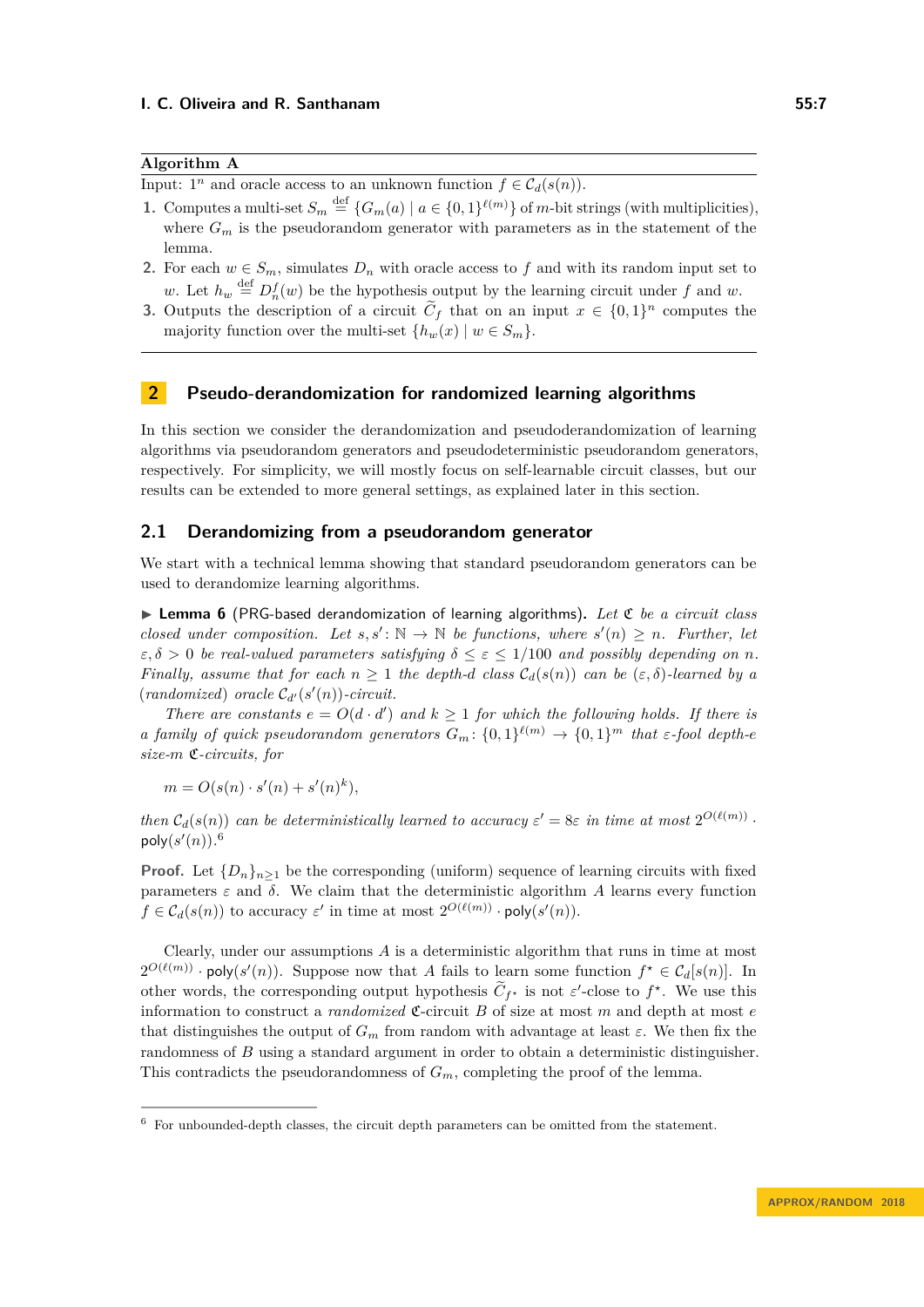**Algorithm B**

Input:  $z \in \{0, 1\}^m$  and  $r \in \{0, 1\}^n$ .

**1.** Let  $C_f$  be a  $C_d(s(n))$ -circuit that computes  $f^*$ . *B* uses a prefix of *z* as the randomness of  $D_n$ , and simulates the oracle computation  $D_n^{f^*}(z)$  with  $C_{f^*}$  replacing its oracle gates. **2.** Suppose  $h_z$  is the output hypothesis. *B* outputs 1 if and only if  $h_z(r) = C_{f^*}(r)$ .

In the description of *B* presented next, *z* is a candidate string (either produced from the generator, or uniformly random), and *r* is a fixed string sampled according to  $r \sim U_n$ , a random variable representing the randomness of the distinguisher.

Since  $C_{f^*}$  has depth  $\leq d$  and size  $\leq s(n)$ , and  $D_n$  is an oracle circuit of depth  $\leq d'$  and size  $\leq s'(n)$ , Step 1 can be implemented by a  $\mathfrak{C}$ -circuit of depth at most  $d \cdot d'$  and of size at most  $s(n) \cdot s'(n)$ . By definition, the output hypothesis of  $D_n$  is restricted to circuits in  $\mathcal{C}_{d'}(s'(n))$ , and  $h_z$  is an effective description of a  $\mathfrak{C}\text{-}$ circuit. Consequently, the evaluation  $h_z(r)$  in Step 2 can be computed by a  $\mathfrak{C}$ -circuit of depth  $O(d')$  and size poly( $s'(n)$ ). It follows that Step 2 can be implemented by a  $\mathfrak{C}$ -circuit of depth no more than  $O(d' + d)$  and of size no more than  $O(s(n) + \text{poly}(s'(n)))$ . Overall, we get that *B* is a (randomized) C-circuit of depth at most *e* and of size at most *m*, where these parameters are as in the statement of the lemma.

<span id="page-7-0"></span>We argue in what follows that

$$
\left| \Pr_{\boldsymbol{x} \sim \mathcal{U}_m, \boldsymbol{r} \sim \mathcal{U}_n} [B(\boldsymbol{x}, \boldsymbol{r}) = 1] - \Pr_{\boldsymbol{y} \sim \mathcal{U}_{\ell(m)}, \boldsymbol{r} \sim \mathcal{U}_n} [B(G_m(\boldsymbol{y}), \boldsymbol{r}) = 1] \right| > \varepsilon.
$$
 (1)

Observe that this implies in particular that for some fixed choice of  $r \in \{0,1\}^n$ ,  $B_r \stackrel{\text{def}}{=} B(\cdot, r)$ is a *deterministic*  $\mathfrak{C}$ -circuit of no larger complexity that distinguishes  $\mathcal{U}_m$  and  $G_m(\mathcal{U}_{\ell(m)})$ with advantage at least  $\varepsilon$ , which completes the proof.

Consider the leftmost probability in Equation [1.](#page-7-0) Since  $D_n$  learns every  $f \in C_d(s(n))$  to accuracy  $\varepsilon$  and with confidence parameter  $\delta$  and  $C_{f^*} \equiv f^*$ , with probability at least  $1 - \delta$ over *x*, Step 2 of circuit *B* computes a hypothesis  $h_x$  that is  $\varepsilon$ -close to  $f^*$ . For each fixed  $x \in \{0,1\}^m$  that produces an *ε*-close  $h_x$ , in Step 2 circuit *B* accepts the input pair  $(x, r)$ with probability at least  $1 - \varepsilon$  over the choice of  $r \sim r$ . Consequently, using that  $\delta \leq \varepsilon$ , the leftmost probability in Equation [1](#page-7-0) is at least  $(1 - \delta)(1 - \varepsilon) \geq 1 - 2\varepsilon$ .

It remains to upper bound the rightmost probability. Because A fails to learn  $f^*$  to accuracy  $\varepsilon'$ , there is a set  $T \subseteq \{0,1\}^n$  of measure at least  $\varepsilon'$  such that on every  $x \in T$ ,  $C_f$ <sup>\*</sup>(*x*)  $\neq f^*(x)$ . Consequently, for  $x \in T$  at least half of the values  $h_w(x)$  generated in Step 3 of *A*'s description do not agree with  $f^*(x)$ . It follows that over the choice of *y* and *r*,  $B(G_m(y), r)$  rejects with probability at least  $\varepsilon'/2 = 4\varepsilon$ . Consequently, the rightmost probability  $\leq 1-4\varepsilon$ .

It follows from these estimates that the distinguishing probability in Equation [1](#page-7-0) is strictly larger than  $\varepsilon$ , from which the result follows.

It is important in the preceding argument for the distribution employed in the derandomization to be pseudorandom against *non-uniform*  $\mathfrak{C}\text{-circuits}.$  First, this allows us to disregard the complexity of uniformly generating  $D_n$  in the proof that *B* is an appropriate distinguisher. Most importantly, we have no control over the "bad" function  $f^*$  where the derandomization

<span id="page-7-1"></span><sup>7</sup> Distributions that are pseudorandom against uniform algorithms were crucially employed in the pseudodeterministic construction of primes from [\[29\]](#page-13-2).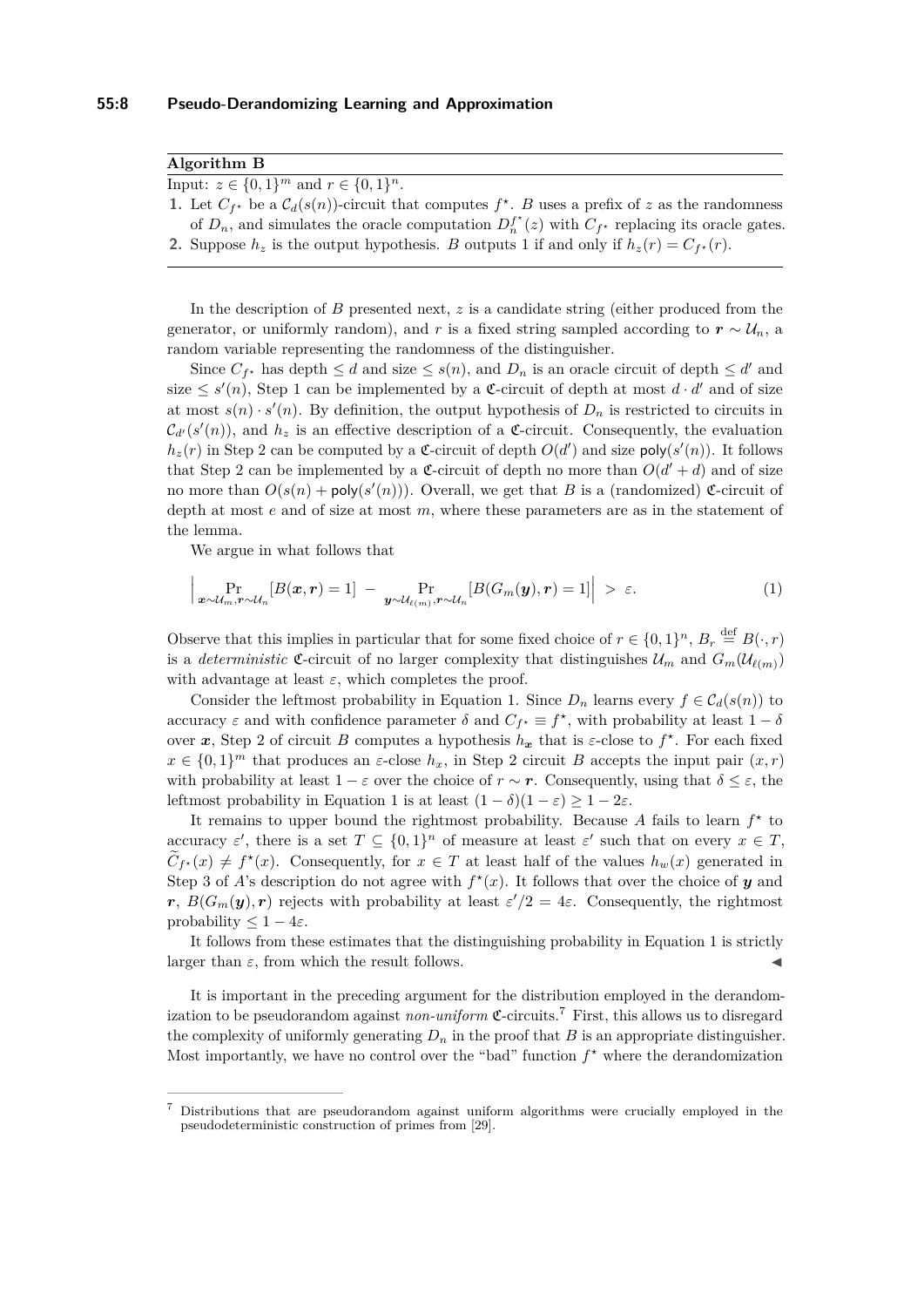might fail, and consequently  $C_{f^*}$  appears as a non-uniform advice in the proof of Lemma [6.](#page-6-1) Finally, *r* is also fixed non-uniformly when derandomizing the distinguisher.

## **2.2 Pseudoderandomization of learning algorithms**

Similarly to Lemma [6,](#page-6-1) we now show that self-learning classes admit pseudodeterministic learners under the existence of suitable pseudodeterministic pseudorandom generators.

<span id="page-8-0"></span>I **Lemma 7** (Pseudoderandomization via pseudodeterministic PRGs)**.** *Let* C *be a circuit class closed under composition. Let*  $s, s' : \mathbb{N} \to \mathbb{N}$  *be functions, where*  $s'(n) \geq n$ *. Further, let*  $\varepsilon, \delta, \mu > 0$  *be real-valued parameters satisfying*  $\delta \leq \varepsilon \leq 1/100$  *and possibly depending on n. Finally, assume that for each*  $n \geq 1$  *the depth-d class*  $C_d(s(n))$  *can be*  $(\varepsilon, \delta)$ *-learned by a*  $(randomized) *oracle*  $C_{d'}(s'(n))$ *-circuit.*$ 

*There are constants*  $e = O(d \cdot d')$  *and*  $k \ge 1$  *for which the following holds. If there is a*  $family\ of\ quick\ \mu-pseudodeterministic\ pseudorandom\ generators\ G_m\colon \{0,1\}^{t(m)}\times \{0,1\}^{\ell(m)}\to 0$  ${0, 1}^m$  *that*  $\varepsilon$ *-fool depth-e size-m*  $\mathfrak{C}$ *-circuits, for* 

 $m = O(s(n) \cdot s'(n) + s'(n)^k),$ 

*then*  $C_d(s(n))$  *can be*  $(8\varepsilon, \mu, \mu)$ *-pseudodeterministically learned in randomized time at most*  $2^{O(\ell(m))} \cdot \mathsf{poly}(s'(n)).$ 

**Proof.** We proceed as in the proof of Lemma [6,](#page-6-1) except that the corresponding derandomized algorithm  $A$  is replaced here by a pseudoderandomized algorithm  $A'$ . This procedure uses its random input  $y \in \{0,1\}^{t(m)}$  to define a candidate (deterministic) pseudorandom generator  $G_m^{\mathbf{y}} \stackrel{\text{def}}{=} G_m(\mathbf{y}, \cdot) \colon \{0,1\}^{\ell(m)} \to \{0,1\}^m$ . By assumption, it succeeds with probability at least  $1 - \mu$ , and whenever this happens, *A'* outputs a hypothesis  $h_y$  that is  $\varepsilon'$ -close to f, the unknown function, where  $\varepsilon' = 8\varepsilon$  is as in Lemma [6.](#page-6-1) Consequently, *A'* is a  $(\varepsilon', \mu)$ -learner for the class. Furthermore, with probability at least  $1 - \mu$ , *A'* constructs the same pseudorandom generator. Since the rest of its computation is deterministic, the corresponding learner will make a fixed set  $Q_f$  of queries, and generate a fixed output hypothesis  $h_f$ . This shows that  $A'$  is  $\mu$ -pseudodeterministic. As the running time of  $A$  and  $A'$  are the same up to low order terms, it follows that  $C_d(s(n))$  can be  $(8\varepsilon, \mu, \mu)$ -pseudodeterministically learned in randomized time at most  $2^{O(\ell(m))} \cdot \text{poly}(s')$  $(n)$ .

 $\triangleright$  Remark. As we alluded to before, Lemmas [6](#page-6-1) and [7](#page-8-0) hold in more generality provided that we have sufficiently strong pseudorandom generators. In particular, it is sufficient to have a generator that fools a circuit class closed under composition that is expressive enough to simulate circuits in the concept class, the learning circuit, and its hypothesis class. Consequently, existing learning algorithms can be derandomized under hardness assumptions.

<span id="page-8-1"></span>I **Theorem 8** (Conditional learning derandomization)**.** *Let* C ⊆ P*/*poly *be an arbitrary circuit class, and suppose*  $\mathfrak{C}(s(n))$  *can be learned to any constant accuracy by a randomized algorithm running in time*  $t(n) \geq n$ . If  $\mathsf{E} = \mathsf{DTIME}[2^{O(n)}]$  *requires circuits of size*  $2^{\Omega(n)}$  *on all large input lengths, then there exists a constant*  $c \geq 1$  *such that*  $\mathfrak{C}(s)$  *can be deterministically learned to any constant accuracy in time at most*  $O(t(n)^c)$ *.* 

**Proof.** Observe that a learning algorithm running in time  $t(n)$  can be implemented by oracle circuits of size at most  $\text{poly}(t(n))$ . The result is then a direct consequence of Lemma [6](#page-6-1) and the hardness vs. randomness paradigm (Theorem [17\)](#page-14-1).

As a concrete example, Theorem [8](#page-8-1) and Jackson's polynomial time learning algorithm for DNFs [\[19\]](#page-13-6) immediately imply the following result.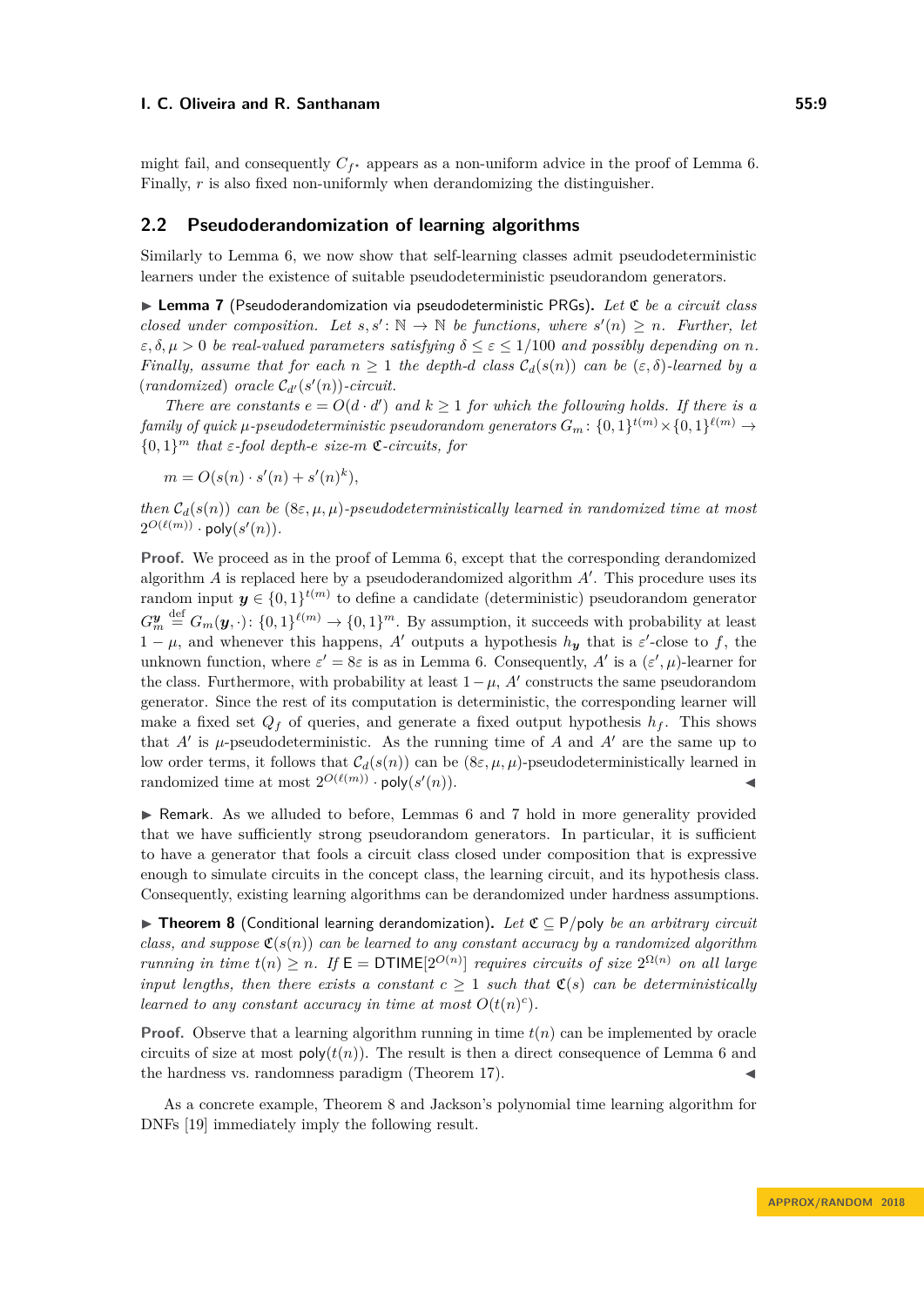## **55:10 Pseudo-Derandomizing Learning and Approximation**

► **Corollary 9.** *If*  $E = DTIME[2^{O(n)}]$  *requires circuits of size*  $2^{\Omega(n)}$  *on all large input lengths, then polynomial size* DNF*s can be learned to constant accuracy in deterministic polynomial time.*

The same approach provides pseudoderandomization via Lemma [7](#page-8-0) using that a hard truth-table can be *pseudodeterministically* constructed from a weaker lower bound assumption.

<span id="page-9-1"></span>I **Theorem 10** (Conditional learning pseudoderandomization)**.** *Let* C ⊆ P*/*poly *be an arbitrary circuit class, and suppose*  $\mathfrak{C}(s(n))$  *can be learned to any constant accuracy by a randomized algorithm running in time*  $t(n) > n$ . If  $BPE = BPTIME[2^n]$  *requires circuits of size*  $2^{\Omega(n)}$  *on all large input lengths, then there exists a constant*  $c \geq 1$  *such that*  $\mathfrak{C}(s)$  *can be* pseudodeterministically learned to any constant accuracy in time at most  $O(t(n)^c)$ .

**Proof.** Note that, under this lower bound assumption, there exists a randomized algorithm that on input  $1^{\ell}$ , runs in time at most  $2^{O(\ell)}$  and outputs with high probability the description of a fixed function  $f_{\ell}$ :  $\{0,1\}^{\ell} \to \{0,1\}$  that requires circuits of size  $2^{\Omega(\ell)}$ . In other words, exponentially hard boolean functions can be pseudo-deterministically constructed in time polynomial in the size of their truth tables. The result now follows from the learning assumption, Theorem [17,](#page-14-1) and Lemma [7.](#page-8-0)

For instance, thanks to the quasi-polynomial time randomized learning algorithm for  $AC^0[p]$  from [\[4\]](#page-12-7), we get the following conditional result.

 $\triangleright$  **Corollary 11.** *If there is*  $\gamma > 0$  *and a language in* BPE = BPTIME[2<sup>*n*</sup>] *that requires circuits of size*  $\geq 2^{n^{\gamma}}$  *on all large input lengths, then*  $AC^0[p]$  *circuits can be learned to any constant accuracy in pseudodeterministic quasi-polynomial time.*

**Proof.** Simply observe that this lower bound is enough to get quasi-polynomial time (pseudodeterministic) derandomizations using the hardness versus randomness paradigm (Theorem [17\)](#page-14-1). The result follows as in the proof of Theorem [10](#page-9-1) using the learning algorithm from [\[4\]](#page-12-7).  $\blacktriangleleft$ 

# <span id="page-9-0"></span>**3 Pseudodeterministic learners from randomized learners**

Recall that  $AC^0$  circuits can be deterministically learned in quasi-polynomial time [\[33\]](#page-13-10), and that  $AC^0[p]$  circuits are known to be learnable in randomized quasi-polynomial time [\[4\]](#page-12-7). In this section, we prove a general result showing that, for strong enough self-learnable circuit classes, any randomized learner running in quasi-polynomial time admits a non-trivial pseudoderandomization.

As opposed to the results discussed in Section [2,](#page-6-0) the next theorem is *unconditional* and does not assume the existence of pseudorandom generators. Theorem [2](#page-3-1) is a particular case of this result.

<span id="page-9-2"></span>▶ Theorem 12 (Pseudodeterministic learners from randomized self-learners). Let *C* be a circuit *class that contains*  $TC^0$  *and is closed under compositions. Suppose that for every*  $\delta, \epsilon > 0$ *,* C(poly) *can be* (*ε, δ*)*-learned by* (*uniform*) C*-circuits of quasi-polynomial size. Then, for every*  $\gamma > 0$  *and*  $c \geq 1$ ,  $\mathfrak{C}(\text{poly})$  *can be µ*-pseudodeterministically learned to accuracy  $\leq n^{-c}$ *on infinitely many input lengths by an algorithm running in time*  $O(2^{n^{\gamma}})$ *, where*  $\mu = 2^{-n}$ *.* 

**Proof.** First, the assumption implies by a padding argument that for every  $\varepsilon > 0$  and  $k \ge 1$ , there exists  $k' \geq 1$  such that  $\mathcal{C}(\exp((\log n)^k))$  can be learned to accuracy  $\varepsilon$  by a uniform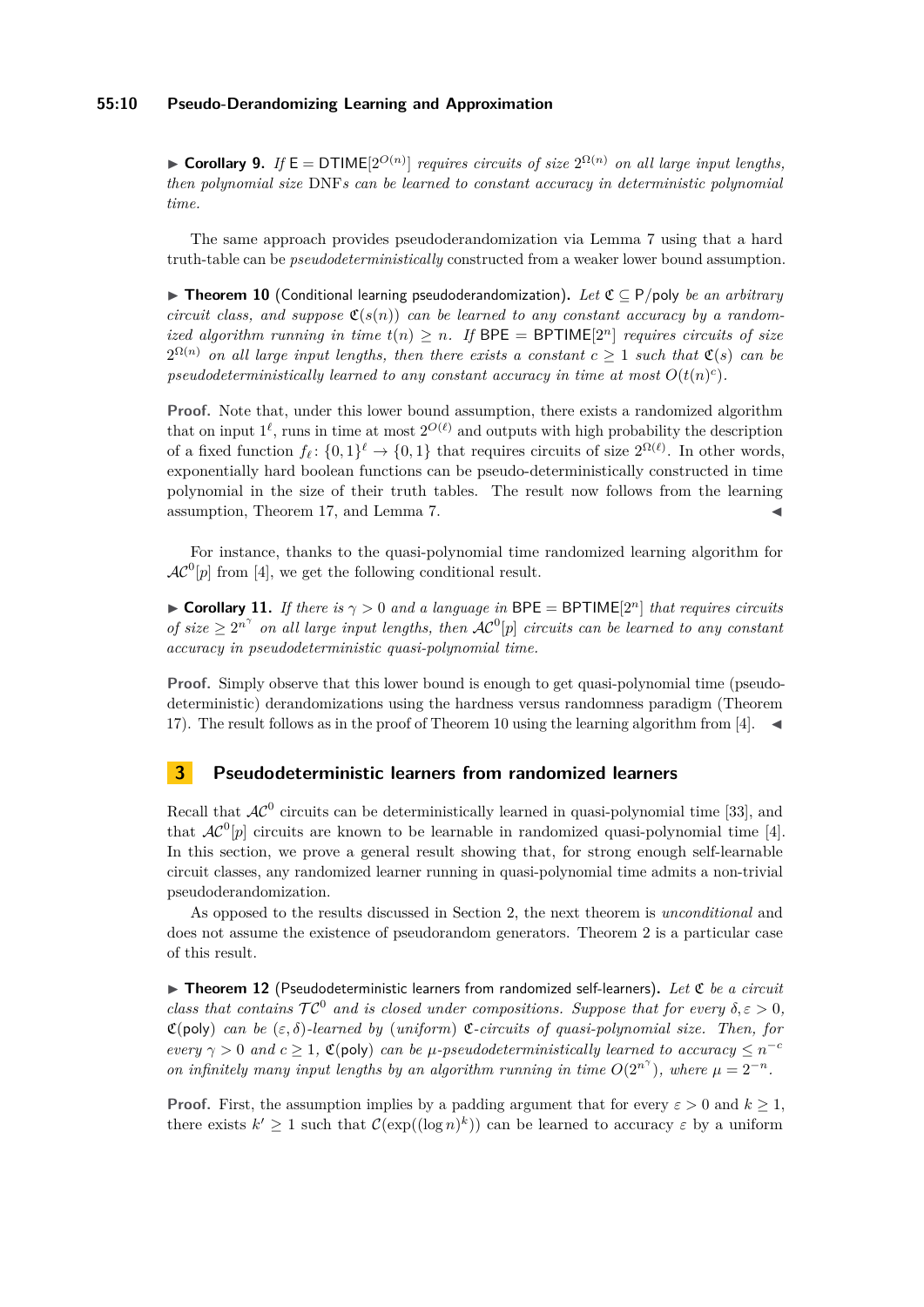family  $\mathfrak{D}^{(k)} = \{D_n^{(k)}\}_{n \geq 1}$  of  $\mathfrak{C}$ -circuits of size at most  $\exp((\log n)^{k'})$ .<sup>[8](#page-10-0)</sup> We recall the following result from [\[23\]](#page-13-11), which for convenience we state here as follows.

<span id="page-10-1"></span>I **Lemma 13.** *There is a* PSPACE*-complete language L computable in linear space and a constant*  $b \geq 1$  *such that the following holds. If*  $\mathfrak{C}(s(n))$  *is learnable to error and accuracy*  $\leq n^{-b}$  *in time at most*  $t(n) \geq n$ *, then either* 

(i) 
$$
L \notin \mathfrak{C}(s(n))
$$
; or

(ii)  $L \in \text{BPTIME}[\text{poly}(t(n))].$ 

By amplifying the success probability, we can assume that each family  $\mathfrak{D}^{(k)}$  learns with confidence parameter  $\delta \leq n^{-b}$ , and by the result of [\[2\]](#page-12-12), we can assume without loss of generality that the accuracy parameter is also  $\leq n^{-b}$ . This implies via Lemma [13](#page-10-1) that either there exists no constant  $a \geq 1$  such that  $L \in \mathfrak{C}(\exp((\log n)^a))$ , or for some  $a' \geq 1$ , we have  $L \in \text{BPTIME}[\exp((\log n)^{a'})]$ . In the former case, since *L* is computable in linear space, we get that BPE  $\nsubseteq \mathfrak{C}[\exp((\log n)^{O(1)})]$ . On the other hand, in the latter scenario, as DSPACE[s'(n)] can diagonalize against circuits of size  $s'(n)^{\Omega(1)}$  (cf. [\[28,](#page-13-9) Corollary 39]), this fact together with a standard padding argument implies that BPE  $\nsubseteq \mathfrak{C}[\exp((\log n)^{O(1)})]$ .

Let  $f \in BPE$  be a function that cannot be computed by quasi-polynomial size circuits from  $\mathfrak C$  on infinitely many input lengths. We claim that the following result holds.

<span id="page-10-2"></span>▶ **Lemma 14.** *Under our assumptions, there exists a function*  $f' \in BPTIME[2^{O(n)}]$  *such that for every constant*  $\beta \geq 1$ *, on infinitely many input lengths n, any*  $\mathfrak{C}$ *-circuit of size*  $\leq$  exp( $(\log n)^{\beta}$ ) *can compute*  $f'_n$  *with advantage at most* exp( $(\log n)^{-\beta}$ )*.* 

Indeed, since  $\mathcal{TC}^0 \subseteq \mathfrak{C}$ , efficient worst-case to average-case reductions can be used to amplify the hardness of  $f$  (cf.  $[11, 14, 8]$  $[11, 14, 8]$  $[11, 14, 8]$  $[11, 14, 8]$  $[11, 14, 8]$ ). In a bit more detail, a reduction of this form is well-known to hold for functions  $f \in \mathsf{E} = \mathsf{DTIME}[2^{O(n)}]$ . In order to amplify a function f in BPE, it is enough to observe that the entire truth-table of *f* can be computed in randomized time  $2^{O(n)}$ , except with negligible probability. Since the worst-case to average-case reduction acts on truth-tables, it defines with high probability a fixed function  $f'$  obtained from  $f$ .

Let  $f' = \{f'_n\}_{n \geq 1}$  be given by Lemma [14,](#page-10-2) and *E* be a randomized algorithm running in time  $2^{O(n)}$  that prints the truth-table of  $f'_n$  with probability at least  $1 - 2^{-n}$ . We use *E* together with the Nisan-Wigderson generator [\[26\]](#page-13-3) to pseudodeterministically compute a generator against  $\mathfrak{C}$ . (While their result is stated with respect to general boolean circuits, it is well-known and easy to check that their construction works for any circuit class containing  $\mathcal{TC}^{0}.$  )

<span id="page-10-3"></span>▶ Theorem 15 (Corollary of Theorem 1 from [\[26\]](#page-13-3)). Let  $m \le t(m) \le 2^m$ , and suppose there is  $h \in \text{DTIME}[2^{O(m)}]$  *such that, on infinitely many input lengths, every*  $\mathfrak{C}\text{-}circuit D_m$  *of size*  $\leq t(m)$  *satisfies*  $Pr_{\bm{x}}[D_m(\bm{x}) \neq h_m(\bm{x})] \geq 1/m$ *. Then there exists a constant*  $\lambda > 0$  *and a quick pseudorandom generator*  $G: \{0,1\}^m \to \{0,1\}^{t(m^{\lambda})}$  that  $t(m^{\lambda})$ -fools  $\mathcal{C}(t(m^{\lambda}))$ -circuits *on infinitely many input lengths.*

Using Theorem [15,](#page-10-3) it is possible to prove the following result.

<span id="page-10-4"></span>**Lemma 16.** For every constants  $c \geq 1$ ,  $k \geq 1$ , and  $\gamma > 0$ , there exists a function  $G: \{0,1\}^* \times \{0,1\}^{\ell(n)} \rightarrow \{0,1\}^n$  that is a quick  $\mu$ -pseudodeterministic generator that  $\eta$ -fools  $\mathfrak{C}\text{-}circuits$  of size ≤ exp((log *n*)<sup>k</sup>) on infinitely many input lengths, where  $\mu = 2^{-n}$ ,  $\eta = n^{-c}$ , *and*  $\ell(n) = n^{\gamma}$ .

<span id="page-10-0"></span><sup>8</sup> See for instance the proof of Lemma 7 in [\[28\]](#page-13-9).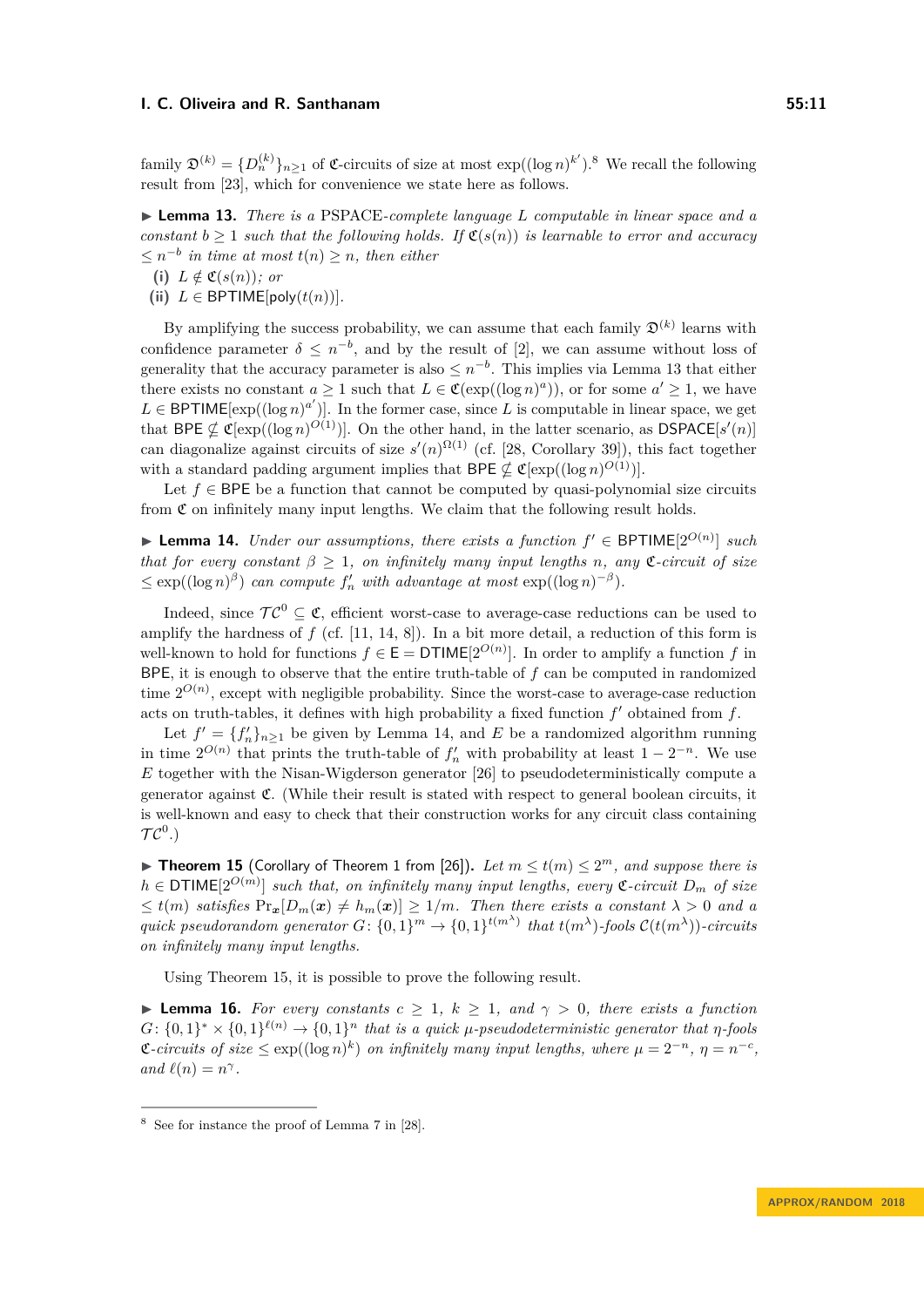## **55:12 Pseudo-Derandomizing Learning and Approximation**

Lemma [16](#page-10-4) is established by a standard application of the Nisan-Wigerson generator to the family  $f'$ , adapted to the pseudo-deterministic setting in the natural way.

Finally, using that  $\mathfrak C$  is closed under composition, the existence of such generators immediately imply the statement of the theorem via an application of Lemma [7.](#page-8-0)

Ideally, we would like to obtain a pseudodeterministic learner of comparable running time. However, this does not seem to be possible with these techniques. Consider for instance the more extreme case of designing a sub-exponential time pseudodeterministic learner from a sub-exponential time randomized learner. The main difficulty is that the lower bounds obtained from such a learner are not strong enough to derandomize an algorithm that runs in sub-exponential time.

Our techniques also require a strong assumption on the circuit class, namely, that it is closed under composition and able to compute threshold functions. Since there is evidence that circuit classes containing  $TC^0$  cannot be learned [\[25\]](#page-13-14), it would be extremely interesting to obtain an analogue of Theorem [12](#page-9-2) under weaker assumptions. In particular, one might be able to apply such a result to pseudoderandomize existing algorithms, such as [\[4\]](#page-12-7).

**Two remarks on the self-learnability of weak classes.** These results further motivate the study of self-learning circuit classes, a direction that some might find of independent philosophical interest. In other words,

#### *When is a circuit class* C *learnable by algorithms that are no more powerful than* C*-circuits?*

For very weak classes, this is probably impossible, given the very weak resources available to the learning algorithm, and the fact that a self-learner is in particular a proper learner. However, when  $\mathfrak C$  becomes stronger, as in the extreme case where  $\mathfrak C = P/poly$ , if learning algorithms exist then they are automatically proper learners.

It is possible to show that  $MAJ \circ AC^0$  circuits are self-learnable by a uniform family of sub-exponential size circuits. This follows for instance from the results of [\[12\]](#page-12-16), since the learning algorithm is based on the estimation of fourier coefficients of bounded size, and the corresponding parity computations can be simulated by randomized oracle  $AC^0$  circuits that output a sub-exponential size hypothesis in MAJ ∘  $AC^{0.9}$  $AC^{0.9}$  $AC^{0.9}$  Therefore, self-learnability is a phenomenon that is present even in constant-depth classes.

On the other hand, we do not know if  $AC^0$  is self-learnable by quasi-polynomial size  $AC^0$ circuits.<sup>[10](#page-11-1)</sup> A natural approach here is to try to implement the LMN algorithm [\[24\]](#page-13-7) using  $AC^0$ circuits, perhaps by replacing a threshold gate for an approximate majority, which is known to be computable in this class (see e.g. [\[35\]](#page-13-15)). However, as we briefly explain next, this and other similar approaches cannot work. A self-learning algorithm of quasi-polynomial complexity for the class  $AC^0$  is required to output a hypothesis that is itself a quasi-polynomial size  $AC<sup>0</sup>$  circuit. However, the approach in [\[24\]](#page-13-7) is also able to learn functions that cannot be approximated by such circuits. This is an immediate consequence of [\[31,](#page-13-16) Theorem 3] using the connection between the influence of a boolean function and fourier concentration (cf. [\[27\]](#page-13-17)).

<span id="page-11-0"></span> $9\,$  For the interested reader, we stress that during this implementation the empirical estimate of each fourier coefficient is not computed by the circuit, since  $\hat{A}\mathcal{C}^0$  circuits cannot count. The bits obtained from products of the form  $\chi_S(x) \cdot f(x)$  are hard-coded directly into the final hypothesis, which can make use of a single threshold gate to compute the sign function.

<span id="page-11-1"></span><sup>&</sup>lt;sup>10</sup> Note that, if this were the case, our techniques from Section [2](#page-6-0) would provide an alternative, conceptually simpler proof of a result of [\[32\]](#page-13-8) showing that such circuits can be learned in deterministic quasi-polynomial time.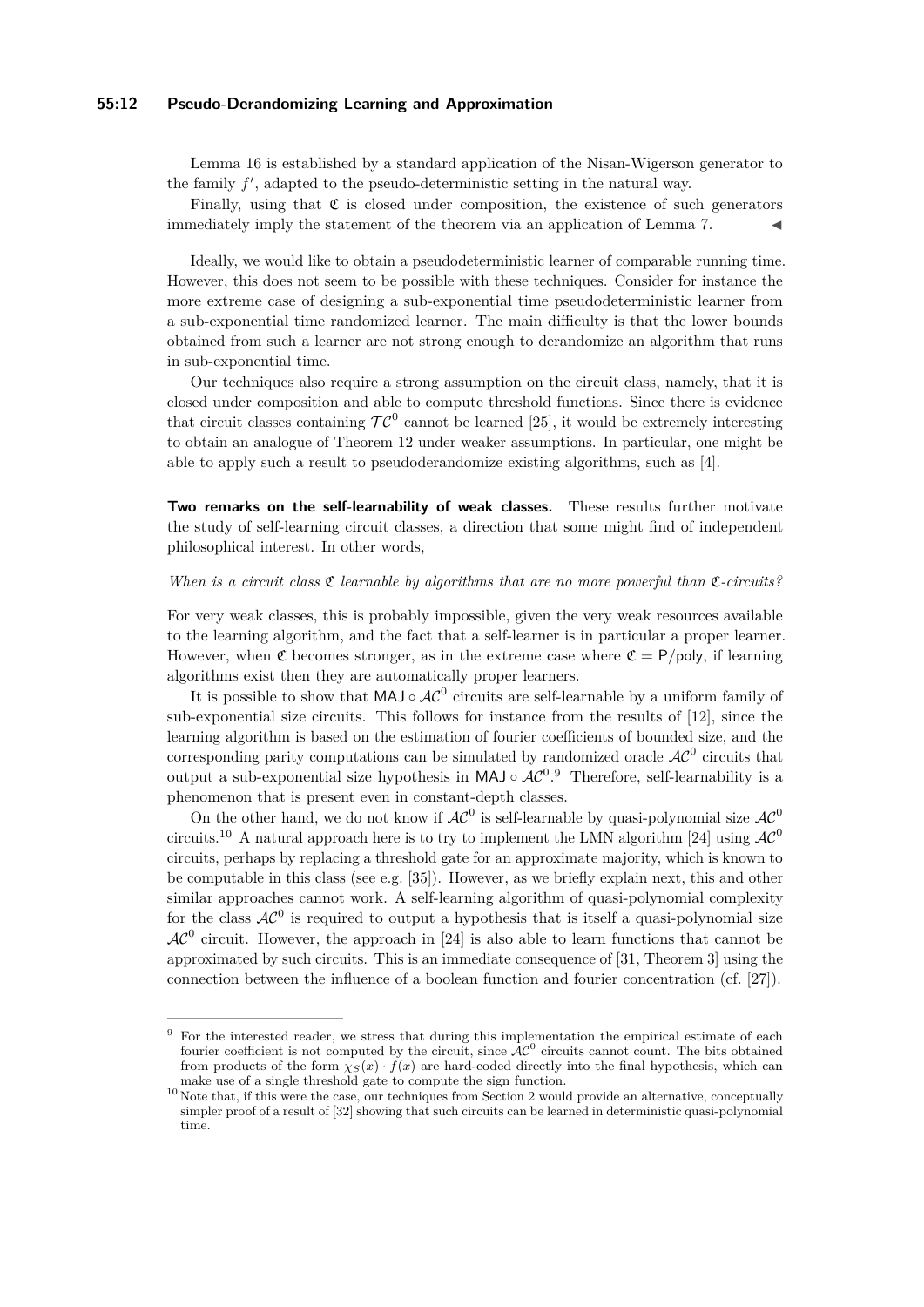## **References**

- <span id="page-12-11"></span>**1** Boaz Barak, Oded Goldreich, Russell Impagliazzo, Steven Rudich, Amit Sahai, Salil P. Vadhan, and Ke Yang. On the (im)possibility of obfuscating programs. *Journal of the ACM*, 59(2):6:1–6:48, 2012.
- <span id="page-12-12"></span>**2** Dan Boneh and Richard J. Lipton. Amplification of weak learning under the uniform distribution. In *Conference on Computational Learning Theory (COLT)*, pages 347–351, 1993.
- <span id="page-12-1"></span>**3** Zvika Brakerski, Christina Brzuska, and Nils Fleischhacker. On statistically secure obfuscation with approximate correctness. In *International Cryptology Conference (CRYPTO)*, pages 551–578, 2016.
- <span id="page-12-7"></span>**4** Marco L. Carmosino, Russell Impagliazzo, Valentine Kabanets, and Antonina Kolokolova. Learning algorithms from natural proofs. In *Conference on Computational Complexity (CCC)*, pages 10:1–10:24, 2016.
- <span id="page-12-8"></span>**5** Bill Fefferman, Ronen Shaltiel, Christopher Umans, and Emanuele Viola. On beating the hybrid argument. *Theory of Computing*, 9:809–843, 2013.
- <span id="page-12-9"></span>**6** Lance Fortnow and Adam R. Klivans. Efficient learning algorithms yield circuit lower bounds. *Journal of Computer and System Sciences*, 75(1):27–36, 2009. [doi:10.1016/j.](http://dx.doi.org/10.1016/j.jcss.2008.07.006) [jcss.2008.07.006](http://dx.doi.org/10.1016/j.jcss.2008.07.006).
- <span id="page-12-0"></span>**7** Eran Gat and Shafi Goldwasser. Probabilistic search algorithms with unique answers and their cryptographic applications. *Electronic Colloquium on Computational Complexity (ECCC)*, 18:136, 2011.
- <span id="page-12-15"></span>**8** Oded Goldreich, Noam Nisan, and Avi Wigderson. On Yao's XOR lemma. In *Studies in Complexity and Cryptography*, pages 273–301. Springer, 2011. [doi:10.1007/](http://dx.doi.org/10.1007/978-3-642-22670-0_23) [978-3-642-22670-0\\\_23](http://dx.doi.org/10.1007/978-3-642-22670-0_23).
- <span id="page-12-4"></span>**9** Shafi Goldwasser and Ofer Grossman. Bipartite perfect matching in pseudo-deterministic NC. In *International Colloquium on Automata, Languages, and Programming (ICALP)*, pages 87:1–87:13, 2017.
- <span id="page-12-6"></span>**10** Shafi Goldwasser, Ofer Grossman, and Dhiraj Holden. Pseudo-deterministic proofs. *Electronic Colloquium on Computational Complexity (ECCC)*, 24:105, 2017.
- <span id="page-12-13"></span>**11** Shafi Goldwasser, Dan Gutfreund, Alexander Healy, Tali Kaufman, and Guy N. Rothblum. Verifying and decoding in constant depth. In *Symposium on Theory of Computing (STOC)*, pages 440–449, 2007.
- <span id="page-12-16"></span>12 Parikshit Gopalan and Rocco A. Servedio. Learning and lower bounds for AC<sup>0</sup> with threshold gates. In *International Workshop on Approximation, Randomization, and Combinatorial Optimization (RANDOM-APPROX)*, pages 588–601, 2010.
- <span id="page-12-3"></span>**13** Ofer Grossman. Finding primitive roots pseudo-deterministically. *Electronic Colloquium on Computational Complexity (ECCC)*, 22:207, 2015.
- <span id="page-12-14"></span>**14** Dan Gutfreund and Guy N. Rothblum. The complexity of local list decoding. In *International Workshop on Approximation, Randomization and Combinatorial Optimization (RANDOM-APPROX)*, pages 455–468, 2008.
- <span id="page-12-10"></span>**15** Ryan C. Harkins and John M. Hitchcock. Exact learning algorithms, betting games, and circuit lower bounds. *Transactions on Computation Theory (TOCT)*, 5(4):18:1–18:11, 2013. [doi:10.1145/2539126.2539130](http://dx.doi.org/10.1145/2539126.2539130).
- <span id="page-12-5"></span>**16** Dhiraj Holden. A note on unconditional subexponential-time pseudo-deterministic algorithms for BPP search problems. *arXiv*, 2017. [arXiv:1707.05808](http://arxiv.org/abs/1707.05808).
- <span id="page-12-2"></span>**17** Russell Impagliazzo, Valentine Kabanets, and Avi Wigderson. In search of an easy witness: exponential time vs. probabilistic polynomial time. *Journal of Computer and System Sciences*, 65(4):672–694, 2002. [doi:10.1016/S0022-0000\(02\)00024-7](http://dx.doi.org/10.1016/S0022-0000(02)00024-7).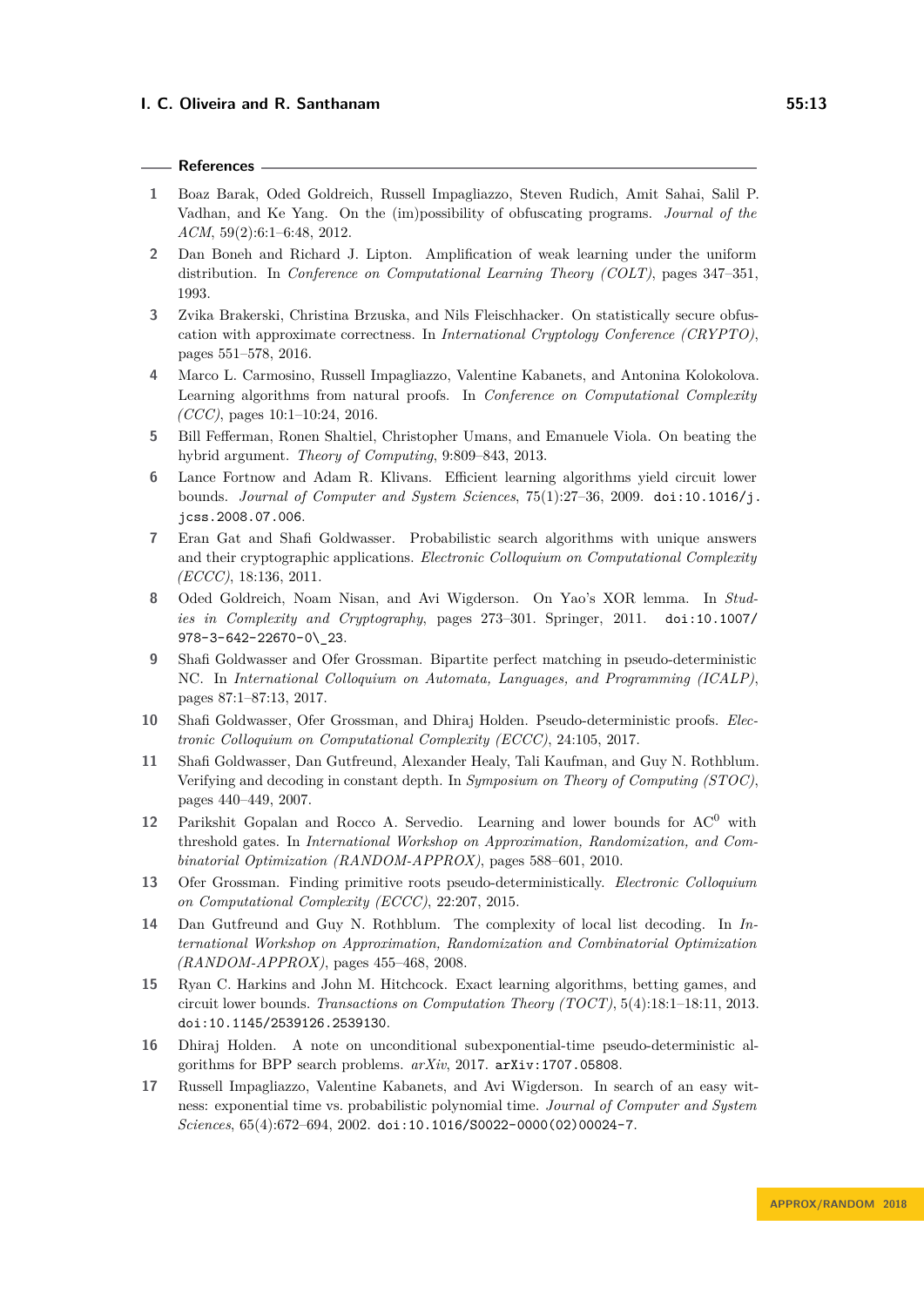## **55:14 Pseudo-Derandomizing Learning and Approximation**

- <span id="page-13-4"></span>**18** Russell Impagliazzo and Avi Wigderson. P = BPP if E requires exponential circuits: Derandomizing the XOR lemma. In *Symposium on the Theory of Computing (STOC)*, pages 220–229, 1997. [doi:10.1145/258533.258590](http://dx.doi.org/10.1145/258533.258590).
- <span id="page-13-6"></span>**19** Jeffrey C. Jackson. An efficient membership-query algorithm for learning DNF with respect to the uniform distribution. *Journal of Computer and System Sciences*, 55(3):414–440, 1997.
- <span id="page-13-13"></span>**20** Mark Jerrum, Alistair Sinclair, and Eric Vigoda. A polynomial-time approximation algorithm for the permanent of a matrix with nonnegative entries. *Journal of the ACM*, 51(4):671–697, 2004.
- <span id="page-13-0"></span>**21** Valentine Kabanets and Russell Impagliazzo. Derandomizing polynomial identity tests means proving circuit lower bounds. *Computational Complexity*, 13(1-2):1–46, 2004. [doi:](http://dx.doi.org/10.1007/s00037-004-0182-6) [10.1007/s00037-004-0182-6](http://dx.doi.org/10.1007/s00037-004-0182-6).
- <span id="page-13-18"></span>**22** Michael Kearns and Umesh Vazirani. *An Introduction to Computational Learning Theory*. MIT Press, 1994.
- <span id="page-13-11"></span>**23** Adam Klivans, Pravesh Kothari, and Igor C. Oliveira. Constructing hard functions using learning algorithms. In *Conference on Computational Complexity (CCC)*, pages 86–97, 2013.
- <span id="page-13-7"></span>**24** Nathan Linial, Yishay Mansour, and Noam Nisan. Constant depth circuits, fourier transform, and learnability. *Journal of the ACM*, 40(3):607–620, 1993.
- <span id="page-13-14"></span>**25** Moni Naor and Omer Reingold. Number-theoretic constructions of efficient pseudo-random functions. *Journal of the ACM*, 51(2):231–262, 2004.
- <span id="page-13-3"></span>**26** Noam Nisan and Avi Wigderson. Hardness vs randomness. *Journal of Computer and System Sciences*, 49(2):149–167, 1994.
- <span id="page-13-17"></span>**27** Ryan O'Donnell. *Analysis of Boolean Functions*. Cambridge University Press, 2014.
- <span id="page-13-9"></span>**28** Igor C. Oliveira and Rahul Santhanam. Conspiracies between learning algorithms, circuit lower bounds, and pseudorandomness. In *Computational Complexity Conference (CCC)*, pages 18:1–18:49, 2017.
- <span id="page-13-2"></span>**29** Igor C. Oliveira and Rahul Santhanam. Pseudodeterministic constructions in subexponential time. In *Symposium on Theory of Computing (STOC)*, pages 665–677, 2017.
- <span id="page-13-19"></span>**30** Alexander A. Razborov and Steven Rudich. Natural proofs. *Journal of Computer and System Sciences*, 55(1):24–35, 1997.
- <span id="page-13-16"></span>**31** Benjamin Rossman, Rocco A. Servedio, and Li-Yang Tan. An average-case depth hierarchy theorem for boolean circuits. *CoRR*, abs/1504.03398, 2015.
- <span id="page-13-8"></span>**32** Meera Sitharam. Pseudorandom generators and learning algorithms for AC<sup>0</sup> . *Computational Complexity*, 5(3/4):248–266, 1995.
- <span id="page-13-10"></span>**33** Meera Sitharam and Timothy Straney. Derandomized learning of boolean functions. In *International Conference on Algorithmic Learning Theory (ALT)*, pages 100–115, 1997.
- <span id="page-13-5"></span>**34** Christopher Umans. Pseudo-random generators for all hardnesses. *Journal of Computer and System Sciences*, 67(2):419–440, 2003.
- <span id="page-13-15"></span>**35** Emanuele Viola. Randomness buys depth for approximate counting. *Computational Complexity*, 23(3):479–508, 2014.
- <span id="page-13-12"></span>**36** Ilya Volkovich. On learning, lower bounds and (un)keeping promises. In *International Colloquium on Automata, Languages, and Programming (ICALP)*, pages 1027–1038, 2014. [doi:10.1007/978-3-662-43948-7\\_85](http://dx.doi.org/10.1007/978-3-662-43948-7_85).
- <span id="page-13-1"></span>**37** Ryan Williams. Improving exhaustive search implies superpolynomial lower bounds. *SIAM Journal on Computing*, 42(3):1218–1244, 2013. [doi:10.1137/10080703X](http://dx.doi.org/10.1137/10080703X).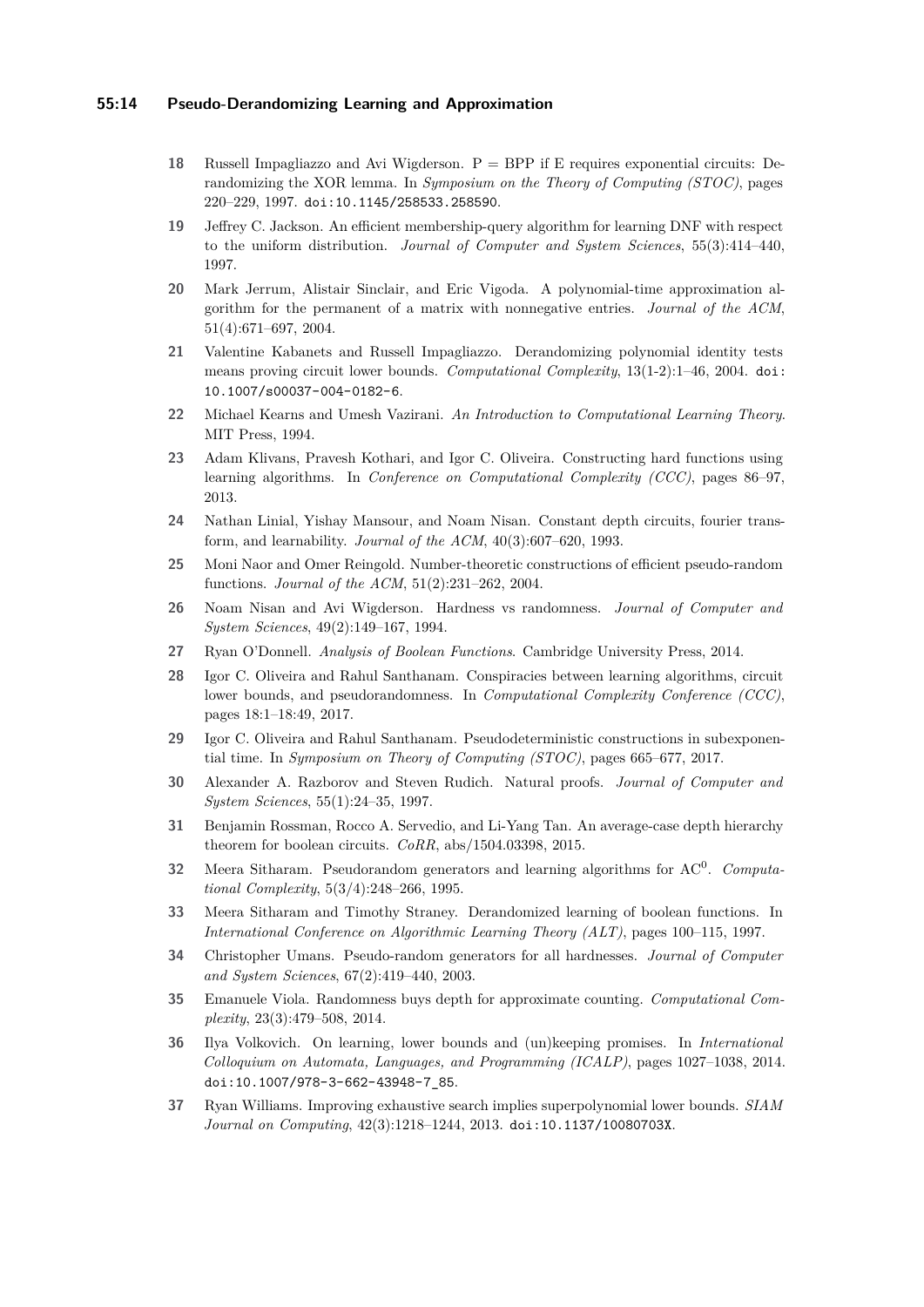# <span id="page-14-0"></span>**A Learning, Approximation, and Auxiliary Results**

Let  $\mathcal{F}_n$  be the set of all boolean functions  $f: \{0,1\}^n \to \{0,1\}$  on *n* input variables, and  $\mathfrak{F} = \bigcup_{n \geq 1} \mathcal{F}_n$  be the set of all boolean functions. We use boldface letters such as  $w$  and  $x$ to denote random variables. We say that boolean functions  $f$  and  $g$  from  $\mathcal{F}_n$  are  $\varepsilon$ -close if  $\Pr_{\bm{x} \sim \mathcal{U}_n}[f(\bm{x}) \neq g(\bm{x})] \leq \varepsilon$ , where  $\mathcal{U}_n$  denotes the uniform distribution over  $\{0,1\}^n$ . We often view a string in  $\{0,1\}^*$  that represents a boolean circuit *D* as if it were the actual circuit *D*, or the function that it computes.

#### **A.1 Randomness, pseudorandomness and pseudodeterminism**

We will require the notion of polynomial-time samplability of a sequence of distributions. Let  $\mathfrak{D} = {\mathcal{D}_n}$  be a sequence of distributions, where each  $\mathcal{D}_n$  is supported on  ${0,1}^n$ . We say that  $\mathfrak D$  is polynomial-time samplable if there is a probabilistic polynomial-time algorithm  $B$ such that for each  $n \in \mathbb{N}$  and each  $y \in \{0,1\}^*$ ,  $\Pr_B[B(1^n) = y] = \Pr[y \in \mathcal{D}_n]$ .

We also require notions of pseudorandomness, introduced next.

**Pseudorandom generators and hitting set generators.** Let  $\mathcal{D}_m$  be a probability distribution supported over  $\{0,1\}^m$ . We say that  $\mathcal{D}_m$  is  $(\eta, s)$ -pseudorandom for a circuit class  $\mathcal{C} \subseteq \mathcal{F}_m$  if for each size-*s* circuit  $g \in \mathcal{C}(s)$ ,

$$
\left|\Pr_{\boldsymbol{x}\sim\mathcal{U}_m}[g(\boldsymbol{x})=1]-\Pr_{\boldsymbol{y}\sim\mathcal{D}_m}[g(\boldsymbol{y})=1]\right|<\eta.
$$

In other words, the circuit *g* is *η-fooled* by  $\mathcal{D}_m$ . This definition extends to an ensemble  $\mathfrak{D} = {\mathcal{D}_m}_{m \geq 1}$  of distributions, by requiring the condition above to hold for every  $m \geq 1$ . Moreover, we say that a function  $G_m: \{0,1\}^{\ell(m)} \to \{0,1\}^m$  is an *η-pseudorandom generator* for a class C if the induced distribution  $G_m(\mathcal{U}_{\ell(m)})$  is  $(\eta, m)$ -pseudorandom for C. Equivalently, the induced distribution *η*-fools every size-*m* C-circuit over *m*-input variables. The function  $\ell(m)$  computes the *seed length* of the generator  $G_m$ .

We also consider the weaker notion of hitting sets. We say that a set  $\mathcal{H}_m \subseteq \{0,1\}^m$  is an  $(\eta, s)$ -*hitting set* for C if for each size-*s* circuit  $g \in \mathcal{C}(s)$  such that  $Pr_{\bm{x} \sim \mathcal{U}_m}[g(\bm{x}) = 1] \geq \eta$ , we have  $g^{-1}(1) \cap \mathcal{H}_n \neq \emptyset$ . This definition extends to ensembles of sets in the natural way. Similarly, a function  $H_m: \{0,1\}^{\ell(m)} \to \{0,1\}^m$  is an *η*-*hitting set* for C if the induced set  $H_m(\{0,1\}^{\ell(m)}) \subseteq \{0,1\}^m$  is an  $(\eta,m)$ -hitting set for C. (Note that the support of a pseudorandom distribution is a hitting set with the same parameter *η*.)

We say that a pseudorandom generator or a hitting set generator is *quick* if it can be computed in time  $2^{O(\ell(m))}$ , where  $\ell(m)$  is the corresponding seed length.

The following result will be useful.

<span id="page-14-1"></span>**Theorem 17** ([\[34\]](#page-13-5)). *Given a function*  $f: \{0,1\}^{\log \ell} \to \{0,1\}$  *of circuit complexity at least s, it is possible to construct a pseudorandom generator*  $G: \{0,1\}^{O(\log \ell)} \rightarrow \{0,1\}^m$  that  $(1/m)$ -fools size *m* circuits, where  $m = s^{\Omega(1)}$ . Moreover, *G* can be computed in time  $\ell^{O(1)}$ *given the description of the truth table of f.*

**Pseudodeterministic pseudorandommness.** We will make use of pseudorandom distributions  $\mathcal{D}_m$  and hitting sets  $\mathcal{H}_m$  that are constructed *pseudodeterministically*. For our purposes, we define the relevant concepts as follows. Let  $G_m: \{0,1\}^{t(m)} \times \{0,1\}^{\ell(m)} \to \{0,1\}^m$ . We say that  $G_m$  is a  $\mu$ -pseudodeterministic  $(\eta, m)$ -pseudorandom generator for C if there is an  $(\eta, m)$ -pseudorandom generator  $G_m^*$ :  $\{0, 1\}^{\ell(m)} \to \{0, 1\}^m$  for  $\mathcal C$  such that

$$
\Pr_{\mathbf{a}\sim\mathcal{U}_t}[G(\mathbf{a},\cdot)\equiv G_m^{\star}(\cdot)] \geq 1-\mu,
$$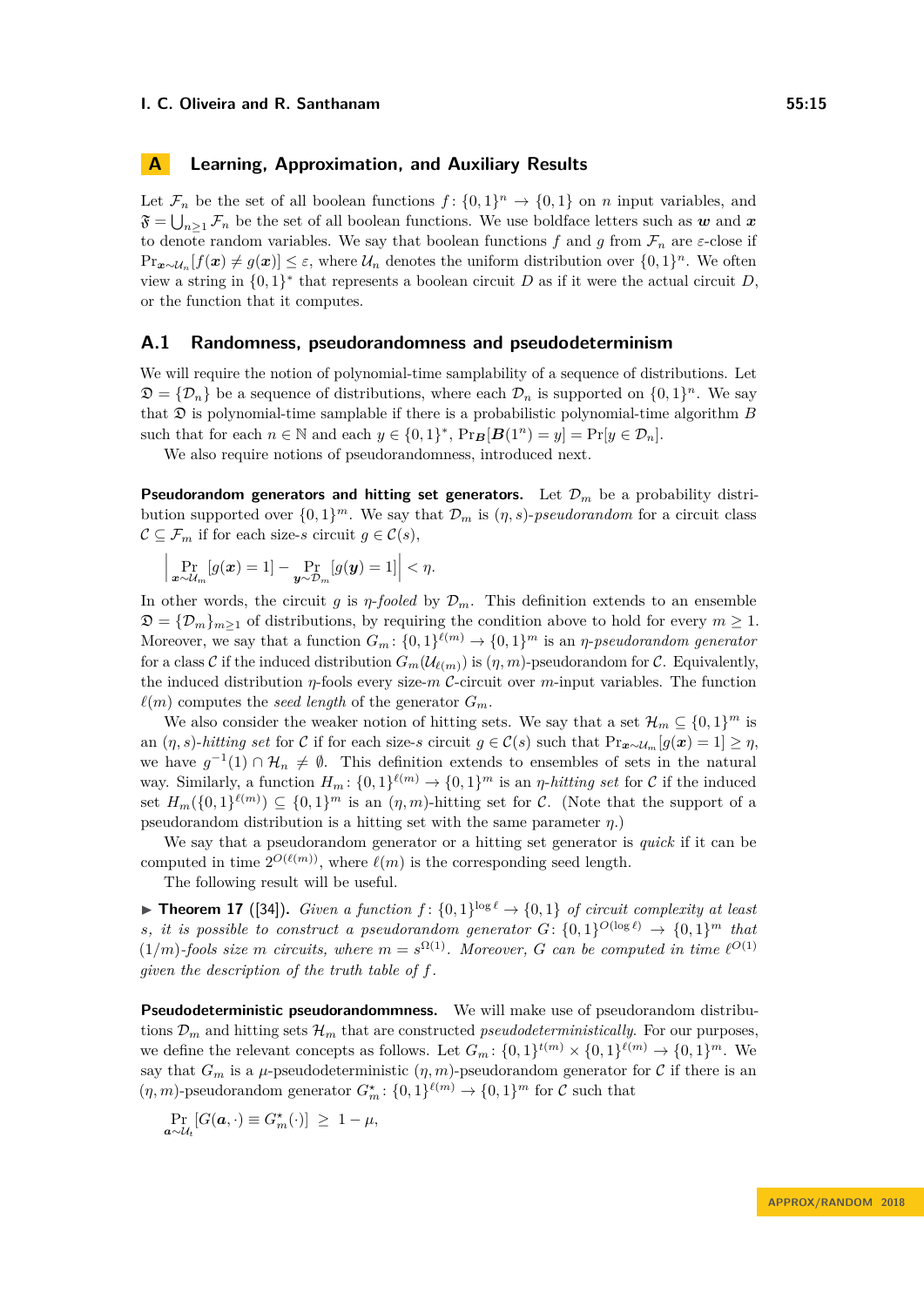## **55:16 Pseudo-Derandomizing Learning and Approximation**

where the " $\equiv$ " symbol represents identity among functions. A  $\mu$ -pseudodeterministic hitting set generator  $H_m: \{0,1\}^{t(m)} \times \{0,1\}^{\ell(m)} \to \{0,1\}^m$  is defined analogously. Analogously, we say that a pseudodeterministic pseudorandom or hitting set generator is *quick* if it can be computed in time  $2^{O(\ell(m))}$ , where  $\ell(m)$  is the seed length.

Note that the pseudodeterministic parameter  $\mu$  of a quick pseudorandom or hitting set generator can be boosted by standard techniques. Indeed, since quick generators can tolerate a running time overhead of  $2^{O(\ell(n))}$ , one can always design a new generator that uses a larger random string, samples independent copies of the initial pseudodeterministic generator, and behaves as the most common generator among the induced generators provided by these samples.

# <span id="page-15-0"></span>**A.2 Learning**

**Learning algorithms.** We consider randomized learning algorithms under the uniform distribution that can make membership queries to the unknown function. We formalize such algorithms next.

Fix a class of functions  $\mathfrak{C} \subseteq \mathfrak{F}$ , often referred to as the *concept class*. For convenience, we write  $\mathfrak{C} = {\mathcal{C}_n}_{n \geq 1}$ , where  $\mathcal{C}_n \subseteq \mathcal{F}_n$ . A randomized algorithm  $A(\varepsilon, \delta)$ -learns a class  $\mathfrak C$  if for every  $n \geq 1$  and for each  $f \in C_n$ , when given oracle access to f and access to inputs  $1^n$ ,  $\varepsilon > 0$  (accuracy), and  $\delta > 0$  (confidence), *A* outputs the description of a boolean circuit *D* such that

$$
\Pr_{\boldsymbol{w}}[\boldsymbol{D} = A^f(1^n, \varepsilon, \delta, \boldsymbol{w}) \text{ is } \varepsilon\text{-close to } f] \ge 1 - \delta.
$$

Here  $w \in \{0,1\}^*$  is a uniformly random boolean string representing the randomness of A, and  $\mathbf{D} = A^f(1^n, w, \varepsilon, \delta)$  is a random variable denoting the (representation of the) circuit output by  $A$  over these inputs and with oracle access to  $f$ . For convenience, we might omit some input parameters when discussing the computation of *A*. [11](#page-15-1)

While many of our results hold in a more general setting, for simplicity we will focus on the learnability of classes of boolean circuits. Therefore,  $\mathcal{C}_n$  will always denote a class of the form  $\mathcal{C}(s(n))$ , where  $\mathcal{C} \in \{\mathcal{AC}^0, \mathcal{AC}^0[p], \mathcal{TC}^0, \text{etc.}\},$  and  $s(n)$  is an upper bound on circuit size complexity. When there is no risk of confusion, we might write  $\mathcal{C}_d$  to restrict the class to circuits of depth at most *d*. The worst-case running time of the learning algorithm *A* over the choice of  $f \in \mathcal{C}(s(n))$  and of its internal random string *w* is measured by the function  $t_A(n, s, 1/\varepsilon, 1/\delta).$ 

**Pseudodeterministic learning.** A randomized algorithm  $A(\varepsilon, \delta, \gamma)$ -*pseudodeterministically learns* a class  $\mathfrak{C} = \{C_n\}$  if  $A \in \mathcal{S}$ . Jearns this class, and moreover for every  $n \geq 1$  and  $f \in \mathcal{C}_n$ there is a fixed set of queries  $Q_f \subseteq \{0,1\}^n$  and a fixed string  $D_f$  representing a boolean circuit such that

 $\Pr_{\mathbf{w}}[A^f(1^n, \mathbf{w})]$  queries *f* exactly over  $Q_f$  and  $A^f(1^n, \mathbf{w}) = D_f] \geq 1 - \gamma$ .

In other words, with high probability the learner makes the same set of queries and outputs the same boolean circuit (representation) as its hypothesis. We say in this case that *A* is a *γ*-*pseudodeterministic* learning algorithm.

<span id="page-15-1"></span><sup>&</sup>lt;sup>11</sup> It is well-known that the confidence parameter  $\delta$  can be made arbitrarily small (cf.[\[22\]](#page-13-18)). It is also known how to boost the accuracy parameter  $\varepsilon$  if the concept class satisfies a certain closure property (see e.g. [\[2\]](#page-12-12)).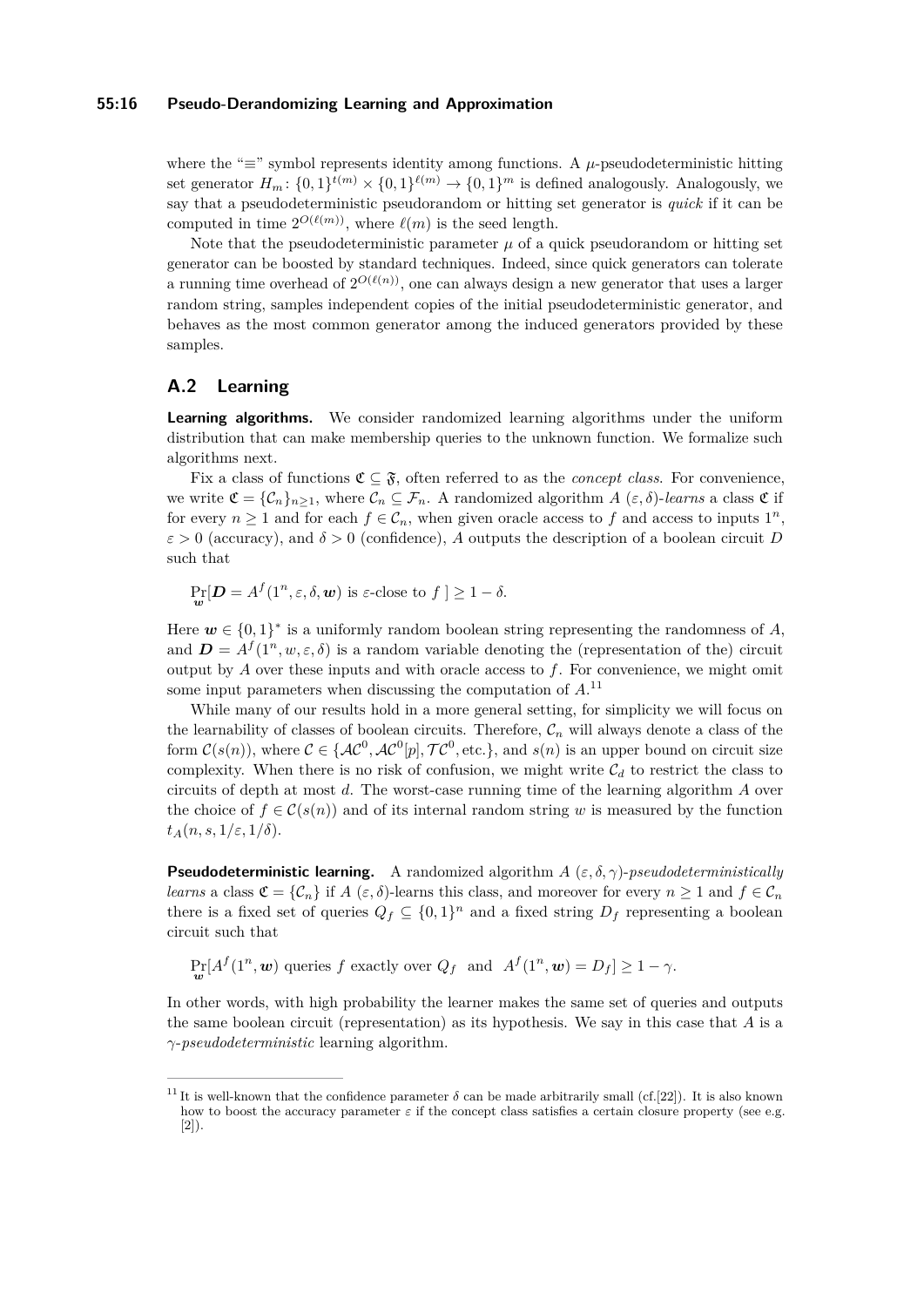We would like to stress that it makes sense to consider variants of this notion where only the set of queries is pseudodeterministic (*query-pseudodet. learner* ), or where only the output hypothesis is pseudodeterministic (*hypothesis-pseudodet. learner*). For instance, if *A* is a pseudodeterministic learner, running several independent copies of *A* and outputting the most common hypothesis will boost the initial hypothesis-pseudodeterminism parameter, but the resulting learner will be no longer query-pseudodeterministic.

**The circuit complexity of learning algorithms.** It is crucial in our investigations to consider a notion of complexity for learning algorithms that is more refined than running time. We measure instead the *circuit complexity* of learning algorithms. In other words, we specify a learning algorithm by a sequence  ${D_n}_{n>1}$  of *multi-output oracle* circuits  $D_n$  that have access to  $w, \varepsilon$ , and  $\delta$ , and whose *oracle queries* are answered according to the unknown function  $f \in \mathcal{C}_n$ . (In particular, the main input string of the oracle circuit is the random string, and in many cases we will fix  $\varepsilon$  and  $\delta$  in advance.) The output bits of  $D_n$  encode a circuit describing the output hypothesis.[12](#page-16-1)

In the case of learning circuits that are less powerful than general circuits (such as  $AC^0$ ,  $TC^0$ , etc.), we further restrict the output hypothesis of the learner. We say that a class  $\mathfrak C$  is learnable by  $\mathfrak{D}$ -circuits if the sequence  $\{D_n\}$  consists of circuits from  $\mathfrak{D}$ , and moreover the output string is an *effective encoding* of a D-circuit. The meaning of effective description is that it should be possible for D-circuits to interpret the output string as the description of a D-circuit, and to efficiently evaluate computations given this description. We will not be explicit about such encodings, and simply note that they exist for the typical circuit classes investigated in our work.<sup>[13](#page-16-2)</sup>

For definiteness, we briefly discuss a notion of *uniformity* for such sequence of learning circuits. In *learning upper bounds*, we assume that the sequence can be generated from  $1<sup>n</sup>$  by a deterministic algorithm that runs in time polynomial in the size of the circuits. We will not discuss *circuit lower bounds for learning* in this paper, but in such a context it is also natural to consider *non-uniform* sequences of learning circuits (see e.g. [\[28,](#page-13-9) Section 4]).

We say that a circuit class  $\mathfrak C$  is *self-learnable* if it can be learned by a sequence of  $\mathfrak C$ -circuits, typically of quasi-polynomial size. This is an informal working definition, since for instance we do not specify the dependence on the parameters  $\varepsilon$  and  $\delta$ . We will leave such details to the formal statement of our results, where we will often assume that these learning parameters are sufficiently small constants, and allow the class  $C_d(n^k)$  to be learned by  $C_{d'}(n^{(\log n)^{k'}})$ -circuits (multi-output and with oracle gates).

We assume that functions related to algorithmic parameters such as time bounds, circuit size, learning accuracy, etc. are sufficiently constructive, in the sense that they do not affect the asymptotic complexity of our reductions whenever an algorithm needs to compute one of these functions.

# <span id="page-16-0"></span>**A.3 Approximation**

**Approximation schemes.** We define notions of approximation for computing integer-valued functions. An *integer-valued function* is a function from strings to non-negative integers,

<span id="page-16-1"></span> $12 \text{ In the case of deterministic learning circuits, we remark that each } D_n$  has access to the constant input bits 0 and 1, and one can think of its "input string" as the first batch of answers provided by the oracle queries.

<span id="page-16-2"></span> $13$  For bounded-depth circuit classes, we tolerate a constant-factor depth blow-up during the evaluation if this is necessary from the choice of encoding.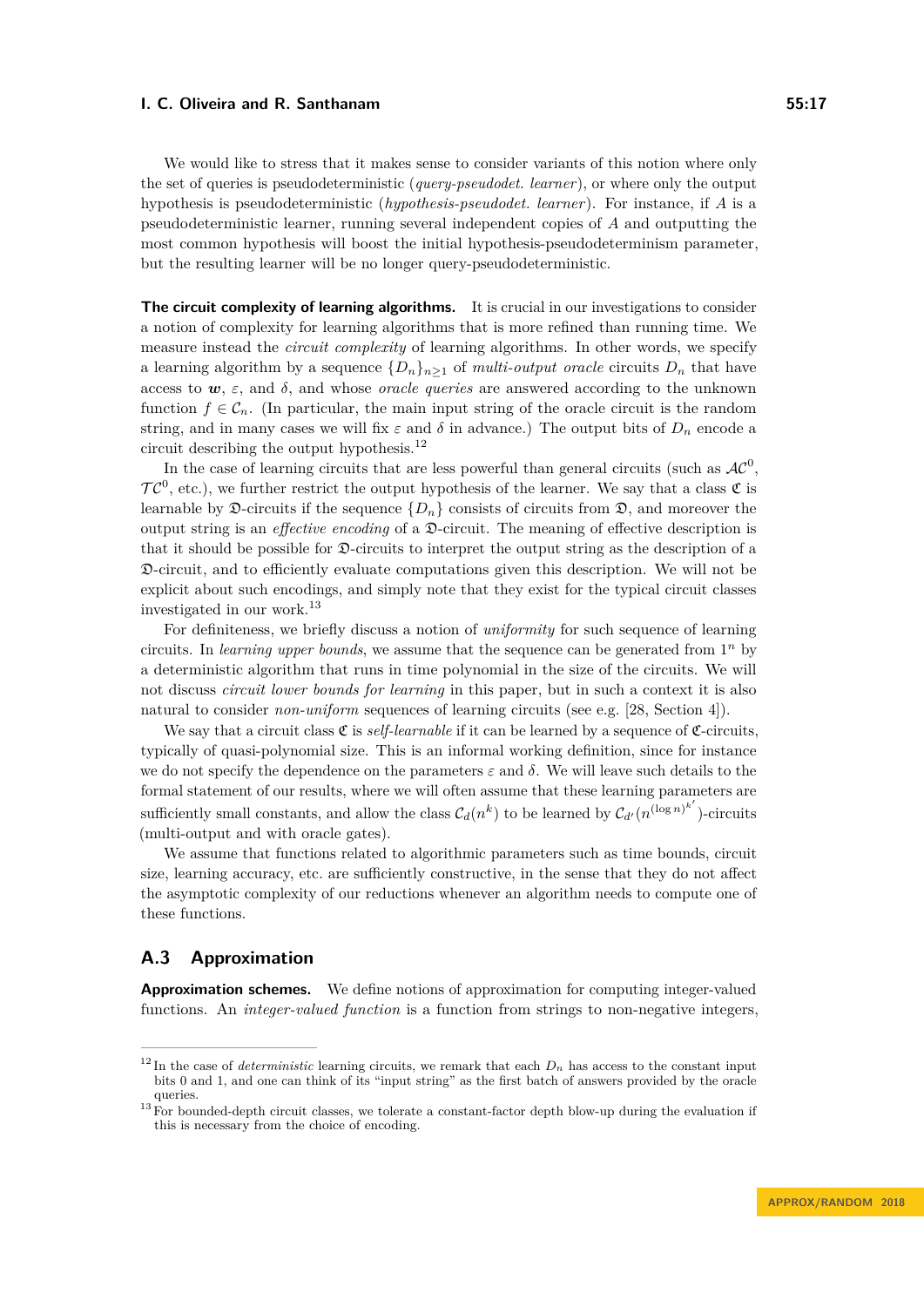## **55:18 Pseudo-Derandomizing Learning and Approximation**

i.e., from {0*,* 1} ∗ to N. We say that an integer-valued function *f* has a *polynomial-time randomized approximation scheme* (PRAS) if for each rational number  $\epsilon > 0$  there is a probabilistic polynomial-time machine *M*, which given any string *x* as input, outputs an integer  $M(x)$  (which might depend on the random choices of  $M$ ) such that with probability  $1 - 2^{-\Omega(|x|)}$  over the random choices of *M*, we have that  $(1 - \epsilon)f(x) \leq M(x) \leq (1 + \epsilon)f(x)$ . We say that *f* has an *fully polynomial-time randomized approximation scheme* (FPRAS) if there is a probabilistic machine M, which given a string x and a rational number  $\epsilon$ (in some prespecified format) as input, runs in time  $\text{poly}(|x|, 1/\epsilon)$  and outputs a number  $M(x)$  such that with probability  $1 - 2^{-\Omega(|x|)}$  over the random choices of *M*, we have that  $(1 - \epsilon)f(x) \leq M(x) \leq (1 + \epsilon)f(x).$ 

An example of an integer-valued function is the permanent of a (0*,* 1)-matrix, when the matrix is represented as a bitstring. By the celebrated result of Jerrum, Sinclair and Vigoda [\[20\]](#page-13-13), this integer-valued function has an FPRAS.

We will be interested in converting randomized approximation schemes to *pseudodeterministic* ones, where with high probability the algorithm outputs a fixed number that is a good approximation to the correct value. Given a time function  $T: \mathbb{N} \to \mathbb{N}$ , we say that an integer-valued function *f* has a *pseudo-deterministic approximation scheme* (PDAS) running in time *T* if for each rational number  $\epsilon > 0$  there is a function  $g: \{0,1\}^* \to \mathbb{N}$  and a probabilistic machine *M*, which given a string *x* as input, runs in time  $T(|x|)$  and outputs *g*(*x*) with probability  $1-2^{-\Omega(|x|)}$ , and moreover we have that  $(1-\epsilon)f(x) ≤ g(x) ≤ (1+\epsilon)f(x)$ . A PDAS running in polynomial time is called a PPDAS. We say that an integer-valued function *f* has a *fully pseudo-deterministic approximation scheme* (FPDAS) running in time *T* if there is a function  $g: \{0,1\}^* \times \mathbb{Q}^+ \to \mathbb{N}$  and a probabilistic machine *M*, which given a string x and a rational number  $\epsilon$  (in some prespecified format) as input, runs in time  $T(|x|, 1/\epsilon)$  and outputs  $g(x, \epsilon)$  with probability  $1 - 2^{-\Omega(|x|)}$ , and moreover we have that  $(1 - \epsilon)f(x) \leq g(x, \epsilon) \leq (1 + \epsilon)f(x)$ . An FPDAS running in polynomial time is called a PFPDAS.

Note that a *d*eterministic approximation scheme running in time *T* is a special case of a PDAS running in time *T* where the machine *M* uses no randomness, and similarly a *fully deterministic approximation scheme* running in time *T* is a special case of an FPDAS running in time *T* where the machine *M* uses no randomness.

We also need more relaxed notions of pseudo-deterministic approximation schemes which are not guaranteed to work for all inputs. An *infinitely-often pseudo-deterministic approximation scheme* (i.o.PDAS) is only guaranteed to be pseudo-deterministic and output a correct approximation for infinitely many input lengths (rather than all of them). The notion of *infinitely-often fully pseudo-deterministic approximation scheme* (i.o.FPDAS) is defined analogously.

Finally, given a samplable distribution  $\mathfrak{D} = {\mathcal{D}_n}$ , an i.o.PDAS over  $\mathfrak{D}$  is only guaranteed to be pseudo-deterministic and output a correct approximation with probability  $1 - 1/n^{\omega(1)}$ over inputs sampled according to  $\mathcal{D}_n$ , for infinitely many *n*. Again, the notion of i.o.FPDAS over  $\mathfrak D$  is defined analogously.

**Canonization and approximate canonization.** Next we define notions of *canonization* and *approximate canonization* for circuit classes. Let  $\mathfrak{C}$  be a circuit class and  $s: \mathbb{N} \to \mathbb{N}$  be a size function. Given a time function  $T: \mathbb{N} \to \mathbb{N}$ , we say that  $\mathfrak{C}(s(n))$  has deterministic (resp. pseudo-deterministic) canonization in time *T* if there is a deterministic (resp. 1*/*3 pseudo-deterministic) Turing machine *M* such that  $(i)$  *M* operates in time  $T(n)$  when given as input any circuit *C* in  $\mathfrak{C}(s(n))$ , (*ii*) for any circuit *C* in  $\mathfrak{C}(s(n))$ ,  $M(C)$  is a Boolean circuit